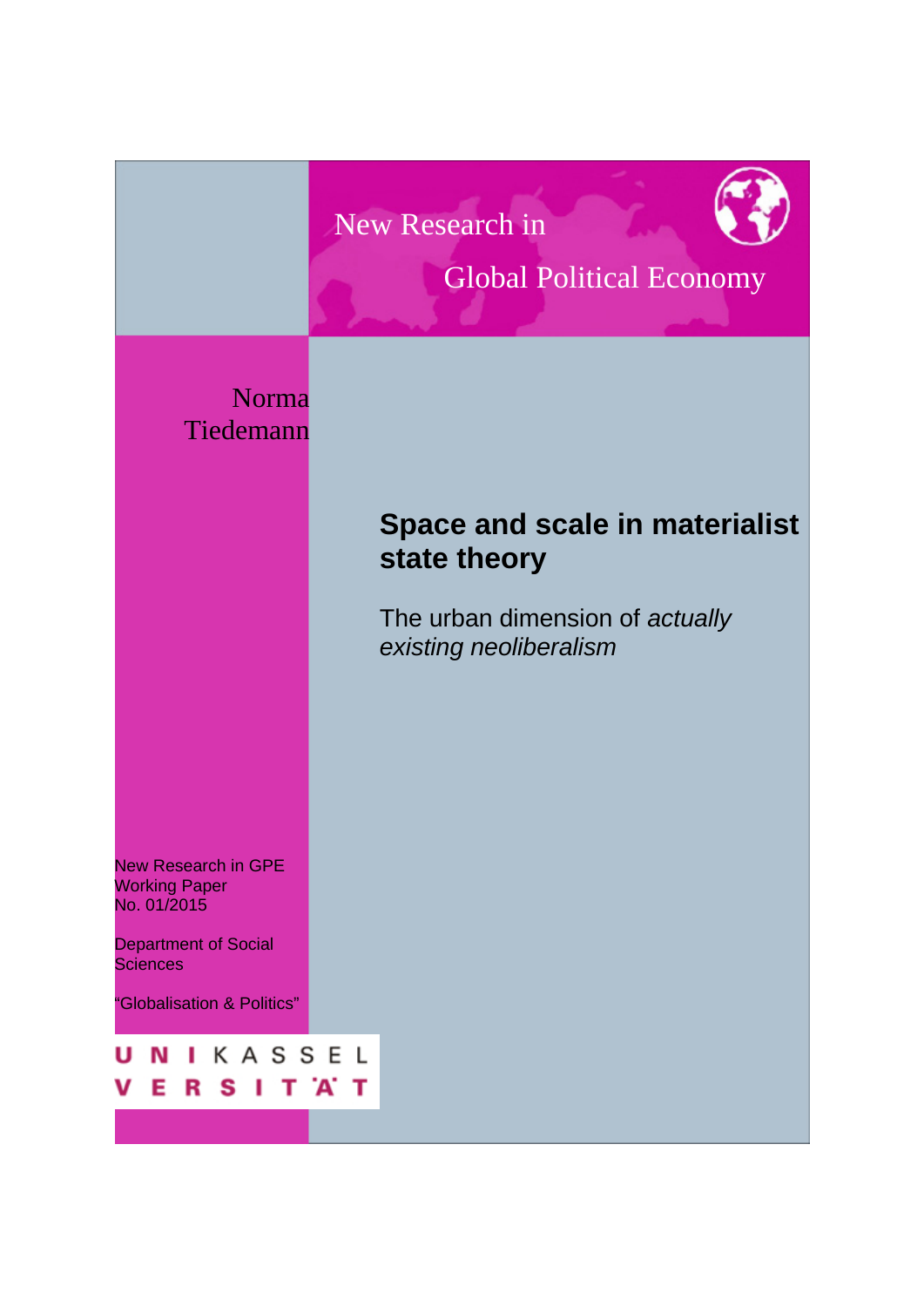### **About New Research in GPE**

Contributions to this working paper series chiefly embody the work of the Global Political Economy masters program of the University of Kassel. It mirrors the broad spectrum of theoretical approaches and empirical topics which are the trade mark of the fast expanding field of the Global Political Economy. This series represents exemplary work from graduate level seminars, individual research projects within the department, and consolidated versions of the top masters theses produced by the department. Papers are released on an irregular basis and paper copies can be ordered upon request.

urn:nbn:de:hebis:34-2015061048441

Author: Norma Tiedemann: normat@posteo.de

Editors: Professor Dr. Christoph Scherrer Dr. Alexander Gallas

Published by KOBRA – Kasseler Online Bibliothek Repository & Archiv Other papers in this series are available online at: https://kobra.bibliothek.uni-kassel.de/handle/urn:nbn:de:hebis:34-2008010719914 Managing Editor: Nicole Magura magura@uni-kassel.de

Global Political Economy Masters Program at Kassel University website: http://www.uni-kassel.de/fb5/globalisation/ma\_gpe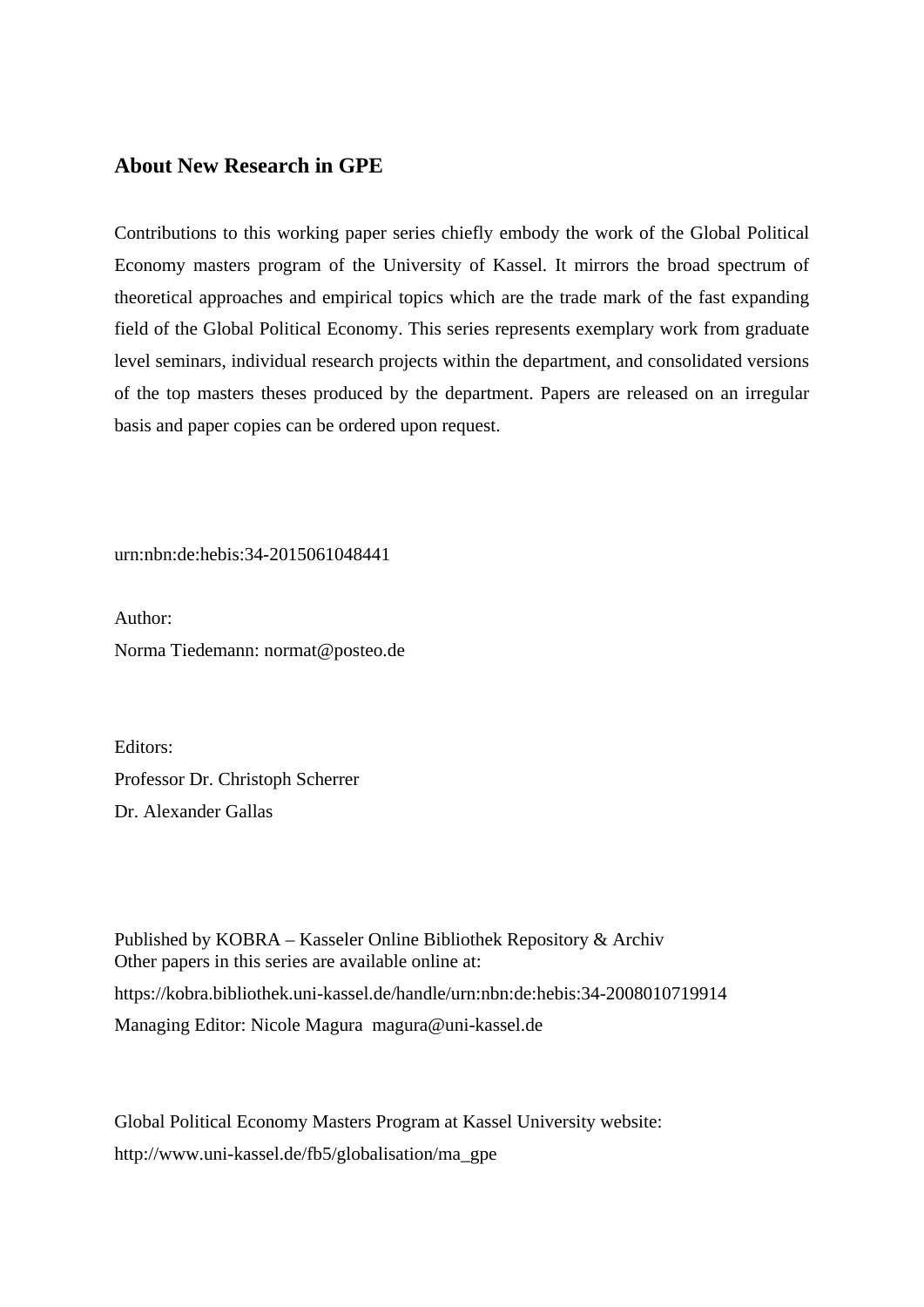# **Space and scale in materialist state theory**

The urban dimension of *actually existing neoliberalism*

Norma Tiedemann Kassel University

New Research in Global Political Economy Working Paper No. 01/2015 Department of Social Sciences "Globalisation & Politics" Kassel University July 2015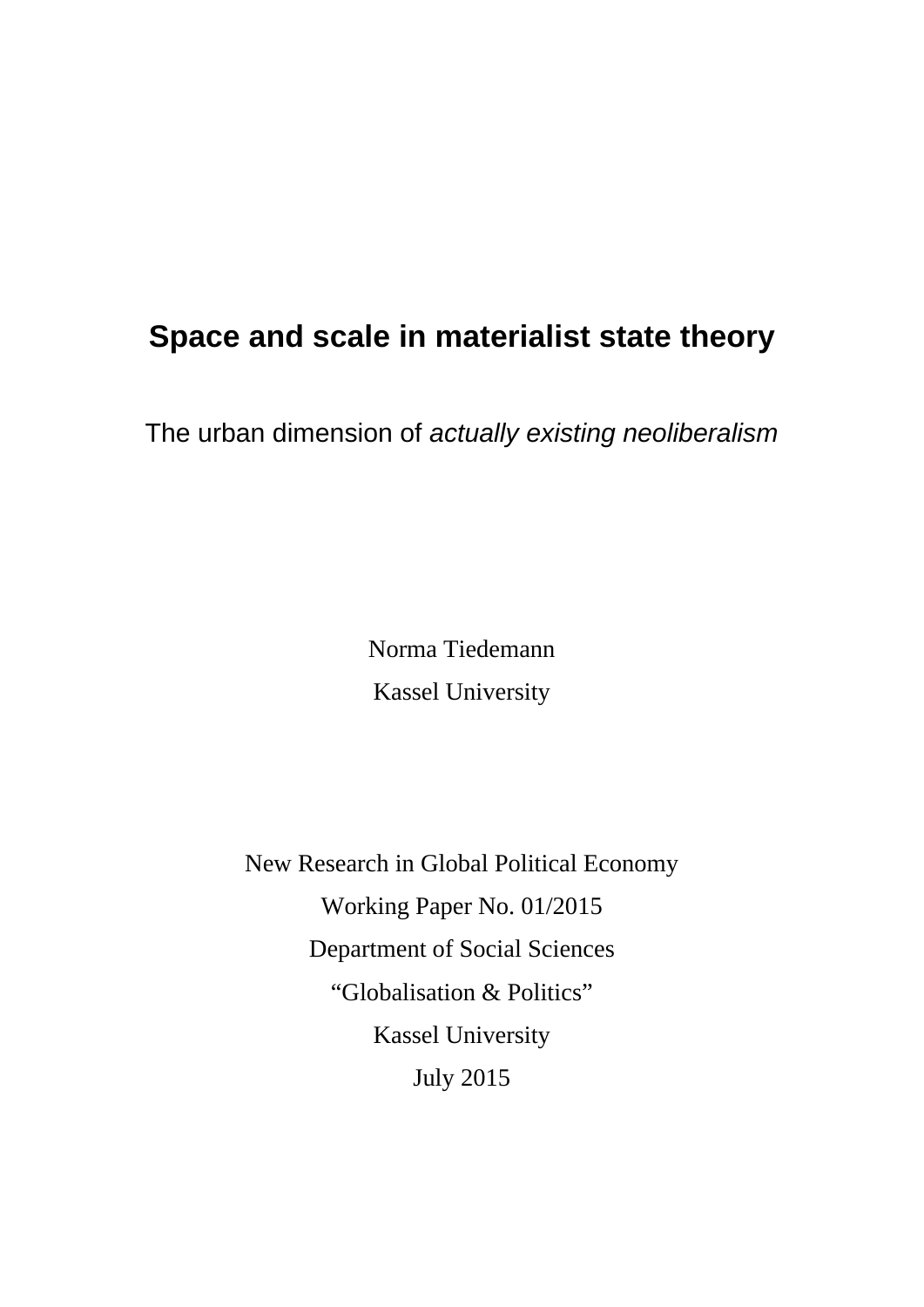### Table of Contents

| 2. What About the State? From Internationalisation to Rescaling  4 |  |
|--------------------------------------------------------------------|--|
|                                                                    |  |
|                                                                    |  |
|                                                                    |  |
|                                                                    |  |
|                                                                    |  |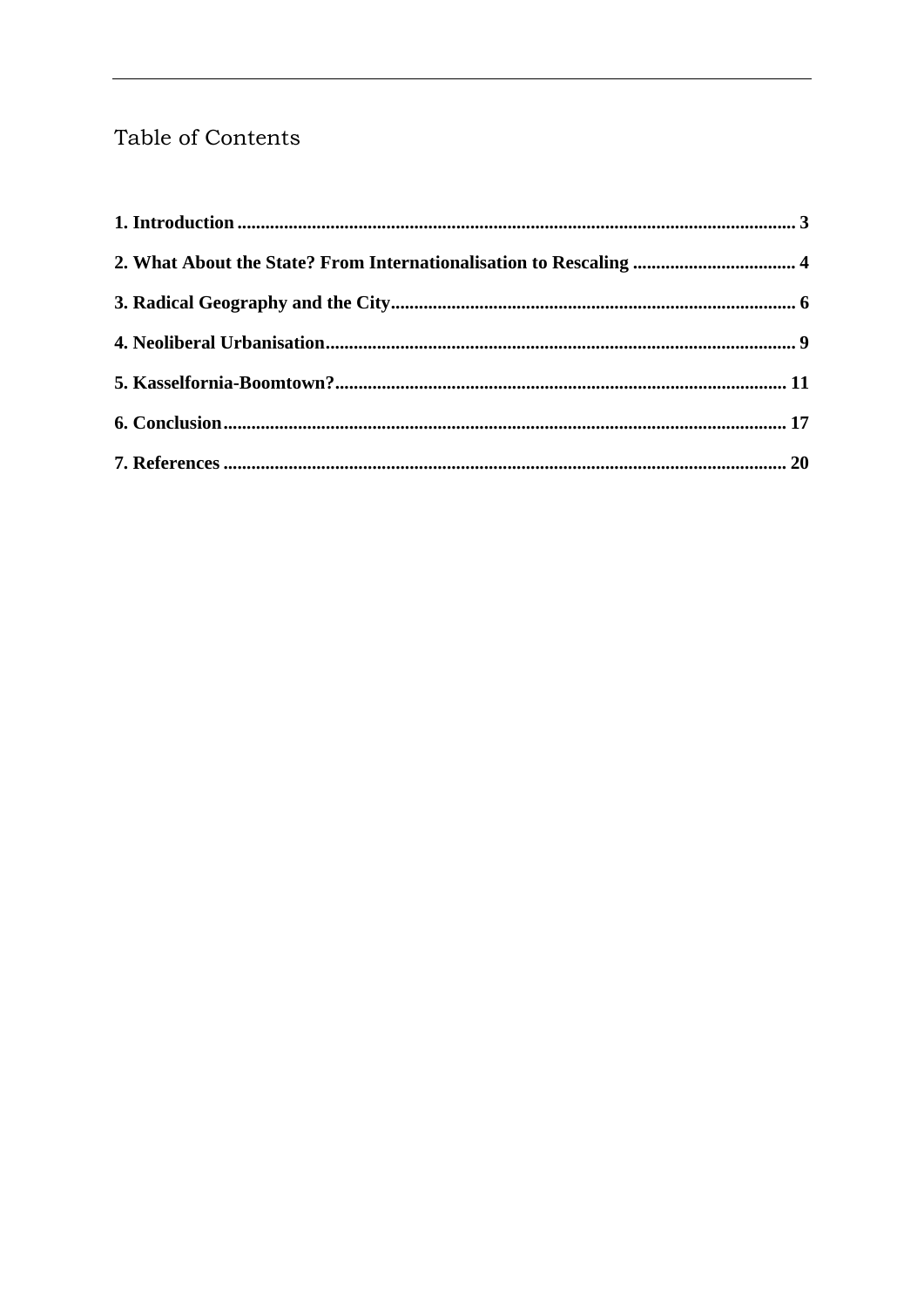#### **1. Introduction**

 $\overline{a}$ 

From Syntagma in Athens to the Puerta del Sol in Madrid, to the Plaça de Catalunia in Barcelona, to the Tahrir Square in Cairo, Zuccoti Park in New York, the Rothschild Boulevard in Tel Aviv and Gezi Park in Istanbul, mass movements, not only in recent years, have frequently occurred as urban protests centred around specific places and problems in the cities of industrial and late-modern capitalism. Though it dates back to 1968, Henri Lefebvre's claim of a *right to the city* (Lefebvre 2009) is a popular point of reference for many city-based struggles today.

Urban spaces, especially when considering the increasing share of the world population<sup>1</sup> living in cities, seem to occupy a peculiar role within the development of a globalising, profoundly transforming economy. The urban appears to be the scale at which economic, political and social contradictions emerge in most obvious ways, spurring new movements no longer wrapped in the language of classic labour unionisation. Whereas urban planners of the problem-solving-type have argued that "not every local struggle against gentrification is also one against 'urban neoliberalisation'" (Bertram 2013: 172, own translation) and that local politics are only marginally constrained by "supralocal provisions and trends" (ibid.: 171), more critical scholars contend that power relations on broader levels are structuring cities and producing "the current urban problematic" (Castells 1978: 173).

Those overarching relations can be located at the scale of the global economy and the national state as the persistent prime-organiser of political consent. However, the relation between these two scales is in no way less contested than the one between the local and the global. Materialist state theory, trying to fill the gap left by Marx with regard to the state in the capitalist mode of production, has identified a transformation of the national state due to the internationalisation of capital. Though the internal complexity of the nation state has been acknowledged, the distinct place of the local within this transformation has not been extensively addressed. This is due to a certain neglect of how different scales, spaces and localities are produced, articulated and privileged by globalising capitalism, specifically in its contemporary neoliberal formation.

The overall aim of this paper is thus to inquire how space and scale can be integrated into materialist state theory in order to understand the processes of neoliberal urbanisation. And, moving beyond the abstract debate, to find out what specific results these transformations yield in a middlesized city in Germany.

<sup>&</sup>lt;sup>1</sup> According to the UN, in 2014 more than half of the world population (54 per cent) were living in "urban areas". The numbers are predicted to surpass six billion by 2045 and by 2050 the proportion is expected to increase to 66 per cent (UN 2014).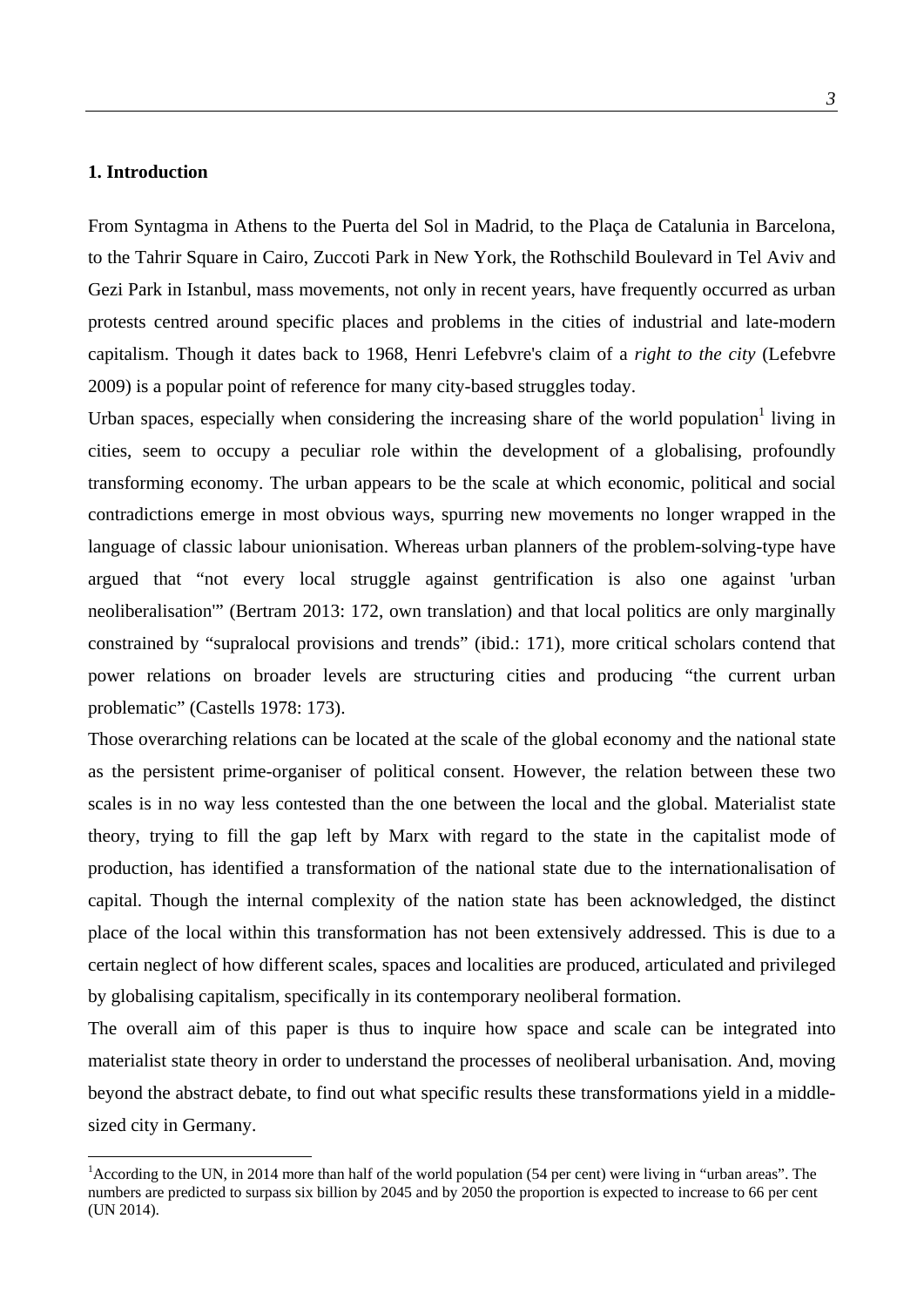The paper attempts to show that state theoretical debates concerned with the transformation of the state benefit from taking into account the category of space or scale and from acknowledging the crucial role of the urban in these processes. On the other hand, it is suggested that investigations into the local manifestation of neoliberalism need to be embedded in the broader contexts of change in order to avoid an understanding of urban developments as free-floating particularities. Some exemplary glances at urban policy developments in Kassel shall serve to illustrate this point. The first chapter will briefly review debates within materialist state theory dealing with the transformations of the national state in terms of internationalisation and *rescaling*. Subsequently, main arguments of *radical geography* with regard to the role of urban spaces within capitalism are presented as supplementary to this discussion. This will be followed by analysing the specific interlinked transformations of the national state and the city in times of neoliberalisation. The last chapter applies the theoretical considerations to the case of Kassel, arguing that even a city apart

from the limelight of urban conflicts shows visible signs of neoliberalisation. The concluding chapter will summarise the findings and formulate open questions.

#### **2. What About the State? From Internationalisation to Rescaling**

Though the term *globalisation* was only born and widely circulated in the 1980s, the processes summarised under this label sparked attention much earlier. In the wake of the crisis of *Atlantic Fordism* (Jessop 2003) in the 1970s and the growing difficulties of the European integration project, a debate among left parties and theoreticians emerged over the interlinked transformation of the national state and capitalism (Kannankulam and Georgi 2012). Among those propounding a Marxist analysis of these changes was Nicos Poulantzas, one of whose important insights was that the capitalist mode of production is not an automatism smoothly reproducing itself. Instead, extraeconomic factors, such as the political institutions of the state are necessary for the constant reproduction of a contradictory process (Poulantzas 2000: 123 ff.). Thus, the state and the economy are not two unalterable, independent structures but mutually constitutive: "It is rather the mode of production itself – that totality of economic, political and ideological determinations – which fixes the boundaries of these spaces, sketching out their fields and defining their respective elements" (ibid.: 17). With the changing ways of organising production and modifications within a certain mode, such as the development of competition towards monopolistic imperialist capitalism (Poulantzas 1978: 42 ff.), the state also changes. Poulantzas identified an internationalisation of the national state, where the state acts as a supporter of these processes and is not simply withering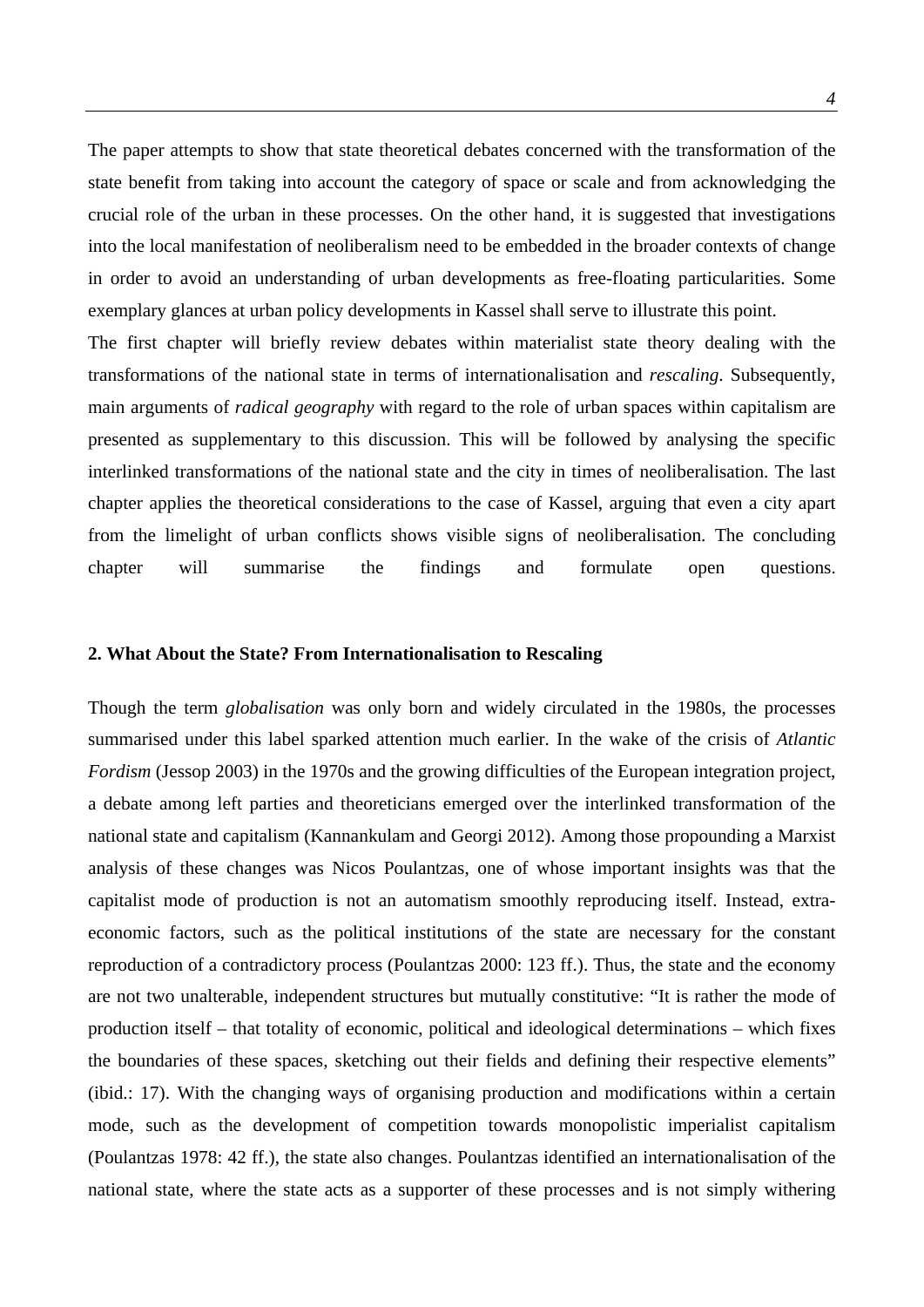away or replaced by supranational structures (ibid.: 70 ff.). More precisely, a process of *interiorisation* (Poulantzas 2008: 245) is taking place – the monopolistic, imperialist form of the capitalist mode of production, and nowadays accordingly a neoliberal form, is reproducing itself within those countries which are integrated to varying degrees and under varying conditions into the world market. Through mechanisms such as mutual consultations within international organisations, monitoring in the context of conditional IMF-loans or the global ascendency of a monetarist dogma in various institutions, "international constraints [...] become integrated into the policy paradigms and cognitive models of domestic policy-makers" (Jessop 2014). The central lesson to learn here is that the internationalisation of capital goes along with an internal reorganisation of the state, taking on new functions in favour of internationalised (in Poulantzas' analysis: American) capital, hence these processes are not simply forced *upon* the unchanged entity of the national state.

Though emphasising that the state should not be seen as "a monolithic bloc without cracks" (Poulantzas 2000: 132), the internationalisation debate focused primarily on a supra-national, global level and did not inquire deeply into the subnational scale of transformation. This flaw continued to accompany Marxist state theory, at least Duncan et al. ten years later claimed that theoretical contributions trying to explain state behaviour still ignore the existence of local state institutions, thus remaining on a very abstract level (1987: 9).

The introduction of the category of scale and the concept of *rescaling* was better suited to understand the multiple modifications reconfiguring "the powers of the national state upwards, downwards, or outwards" (Jessop 2003: 30). Especially Bob Jessop dealt with this extensively in his ideal-typical analysis of the *Keynesian National Welfare State*, transforming towards a *Schumpeterian Postnational Workfare Regime* (ibid.). This occurred with increasing globalisation in response to the crisis of the Fordist, nationally-centred accumulation regime, but is equally to Poulantzas not understood as the fading of the national state, since "through the rescaling of state powers, it seeks to play a central role in interscalar articulation" (ibid.: 40).

Rescaling, however, should not be framed as a neutral process which simply re-arranges given scales or spaces in a pre-determined manner. It is part and consequence of the contested social production of space, which is notable for instance in disputes over the spatial (and associated: conceptual and institutional) separation of private/public and the proliferation of the first to the detriment of the latter when e.g. sites of education become privatised and students resist by occupying their universities, reclaiming them as public spaces; or questions concerning the scale on which processes of production are carried out, since decisions to outsource manufacturing facilities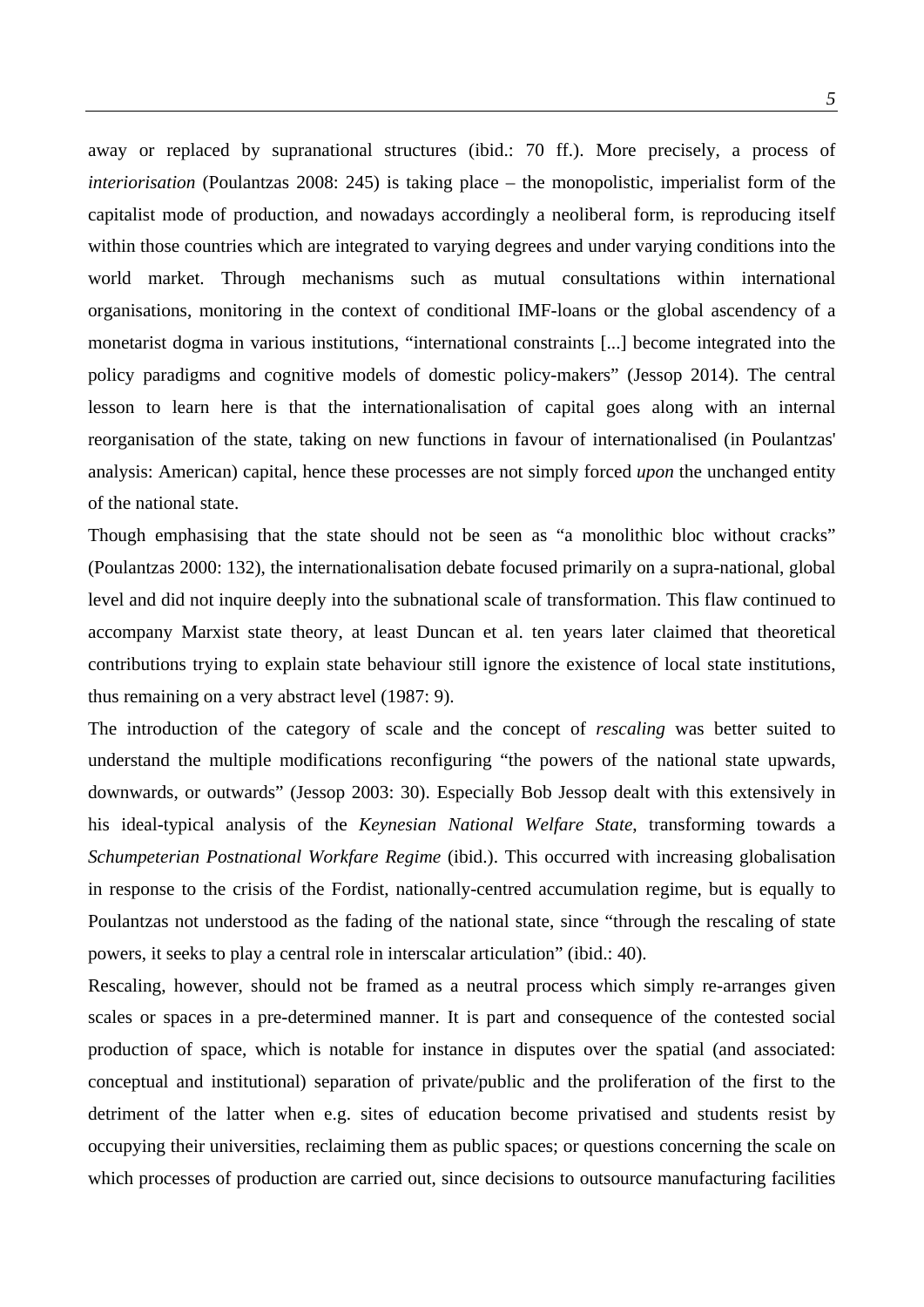and thereby internationalise the production chain are by no means purely technical and provoke protests of workers. Hence, power hierarchies in the making of such processes must be considered to understand their outcomes (Wissen 2008). The institutionalisation of decision-making at a certain spatial scale, be it national, global, European or local, can thus be understood referring to Poulantzas, as the material condensation of a certain relationship of forces (ibid.: 108). Moreover, each one of the varied scales through which the accumulation process as well as social cohesion are organised today as a consequence of Fordism's crisis (Jessop's upwards, downwards or outwards) can only be grasped when its relation to the other scales is taken into account (ibid.: 109).

Having briefly reconstructed these main lines of reasoning within materialist state theory, assuming that the national state's continued relevance was enabled through internal reconfigurations in line with changing forms of global capital accumulation, the actual forms of these modifications on a local level still remain untouched. Spatially uneven development as a characteristic feature of capitalism, not only globally among states but also subnationally among different localities, is thus not adequately integrated. However, it has to be inquired how certain accumulation regimes and relationships of social forces create what has been called *strategic selectivities* (Jessop 2007) with regard to the category of scale, i.e. how certain spatial formations are newly articulated as loci of capital accumulation, organisers of societal consent or managers of conflict within globalised capitalism since the crisis of nationally-organised Fordism.

Within contemporary neoliberal capitalism, I contend, a central scale for these rearrangements is urban space. However, most research regarding the transformations of national states is preoccupied with processes like European integration (e.g. Bulmer and Radelli 2004; Jordan and Liefferink 2003; Kannankulam and Georgi 2012) or global governance regimes of institutions such as the World Bank or the IMF (e.g. Evans 1997; Robinson 2001; Yeates 2002). It is thus necessary to review the existing literature explicitly focusing on urban developments in order to comprehend the position of the local within current trends of globalising neoliberalism and the associated reconfiguration of the national state. This is the purpose of the following chapter.

#### **3. Radical Geography and the City**

*"The brutal indifference [...] becomes the more repellent and offensive, the more these individuals are crowded together, within a limited space. And, however much one may be aware that this*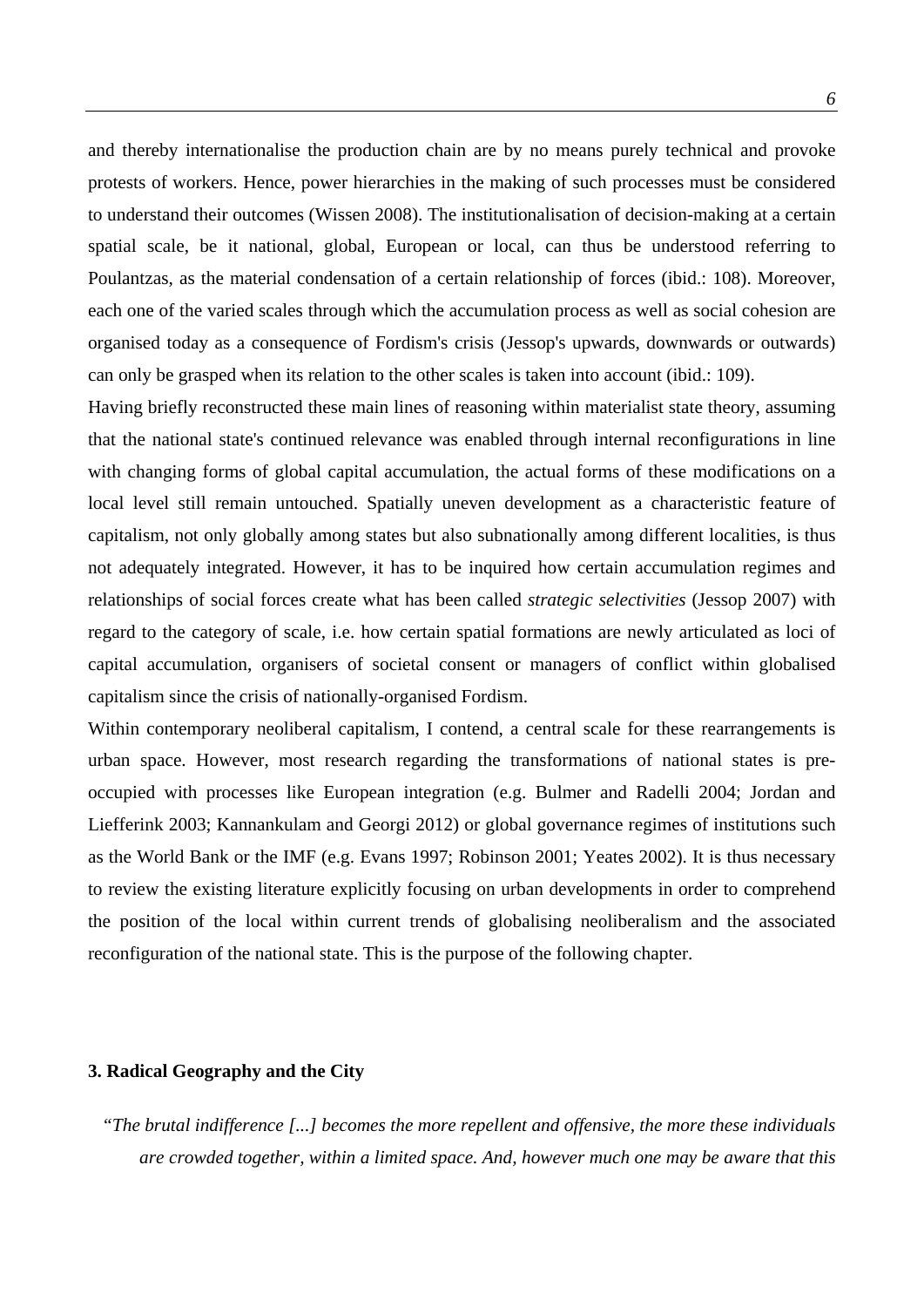### *isolation [...] is the fundamental principle of our society everywhere, it is nowhere so shamelessly barefaced [...] as just here in the crowding of the great city." Friedrich Engels, 1845*

Since industrialisation has fundamentally transformed the everyday routines of the masses in Western Europe by ripping apart sites of working and sites of living, of production and reproduction, the vastly growing urban conglomerations have caught the interest of writers, painters, civil servants, social scientists and political economists alike. Engels' comment is just one example of how people were fascinated and irritated by the social realities in the big cities of the time. However, a distinct urban, Marxist political economy developed only more than a century later with authors such as Henri Lefebvre, Manuel Castells and David Harvey<sup>2</sup>. Triggered by the spread of urban riots in the 1960s, particularly in North America and Western Europe, debates emerged around problems specifically related to cities such as the dominance of standardised, anonymous housing, the privileging of cars, and environmental destruction (Wiegand 2013: 36).

Manuel Castells (1978), in his research of French and US-American urban struggles, laid emphasis on the modern city as a space of concentrated collective consumption. The urban system is thus first of all a dense network of publicly provided infrastructure such as housing, educational facilities or transport (ibid.: 32). The state's role in this resembles Poulantzas' interpretation of the need of extraeconomic factors, since "the logic of capital cannot fulfill a diversity of fundamental demands. It is in an attempt to resolve this contradiction that the state decisively intervenes in the production, distribution and management of the means of collective consumption [...]. Collective equipment and the resulting urban system will therefore be decisively affected by the role of the state" (ibid.: 170). Though Castells is actually not considering the processes of producing the urban space as the centre of modern capitalism and the interests involved therein, he nevertheless asks who actually benefits from the way cities are organised. Thus he claims that the urban scale is the cradle of new social inequalities, crises and contradictions, which do not amount to a one-to-one translation of class antagonisms, since all social groups share in the consumption of collective goods and can only to a certain extent "escape from pollution and the noise of urban traffic" (Castells 1978: 35). It is thus "at the level of urban problems that one can see most easily how the logic of capital oppresses not only the working class but all the possibilities for human development" (ibid.).

Most important in his analysis for the sake of this argument is the acknowledgement that concrete developments at the urban scale have to be contextualised with the broader political, social and

 $\overline{a}$ 

<sup>&</sup>lt;sup>2</sup> Who has by now reached the dubious status of the most cited geographer of our times (Wiegand 2013: 35)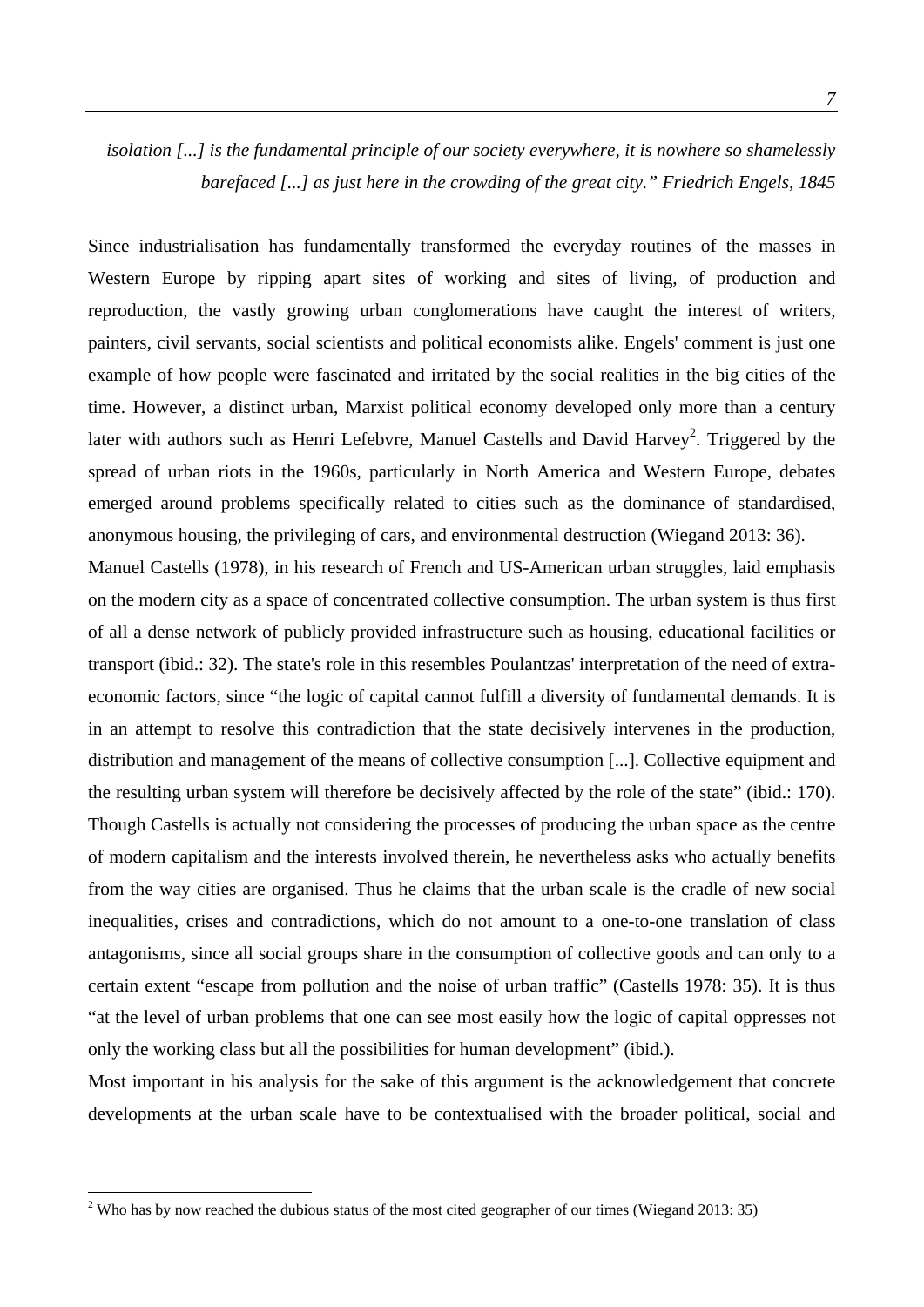economic environment. For Castells, this manifested as the contradictory logic of capital of which the miseries of urban life are a spatially specific expression.

Starting to work on a critical urban research programme in similar times, David Harvey approached the city from a slightly different angle or wider scale, perceiving urban agglomerations not just as the geographic condensation of capital, labour and associated conflicts, but as material and social nodal points of an overarching, dynamically changing capitalist economy of space (Wiegand 2013: 38). This strand of research has come to be known as *radical geography* (ibid.). Harvey claims that urbanisation and capitalism are in fact deeply intertwined: "Capitalism rests […] upon the perpetual search for surplus value (profit). But to produce surplus value capitalists have to produce a surplus product. This means that capitalism is perpetually producing the surplus product that urbanization requires. The reverse relation also holds. Capitalism needs urbanization to absorb the surplus products it perpetually produces" (Harvey 2012: 5). It is especially the latter part of this relationship which provides the ground for his central thesis, that urbanisation is a driver and outcome of capitalist overaccumulation crises. Investments in the built environment with their long turnover times serve as spatio-temporal fixes for the problem of too much capital not finding profitable short-term investment opportunities (ibid.: 42 ff.). Coupled with an expansive state-supported credit-system and finance capital's dominance, this constellation leads to massive debt-financed, speculative investments in housing and related financial assets and eventually in a bursting bubble, of which the crash of the US-mortgage-market is the most recent example (ibid.: 54 ff.).

Harvey thus embeds his analysis of the role of urban space in a macroeconomic, Marxist theory of capital (over)accumulation. He suggests that a special role in anti-capitalist struggles should be granted to urban movements, thereby questioning the conviction of "many on the traditional left" that revolutionary power originates exclusively from the "exploitation and alienation of living labour in production", i.e. from the factory (ibid.: 120).

Though both Harvey and Castells, "introduced space into the core of [...] Marxism's projects" (Katznelson 1993: 92) and ascribed a crucial role to the city in late-modern capitalism, they did and are doing so in a quite general manner, not investigating the specific transformations at the local scale which have come about with neoliberalisation and the state's rescaling since the 1970s. These developments are instead broadly summarised by Harvey as "brutally neoliberalizing international capitalism that has been intensifying its assault on the qualities of daily life" (2012: xii). Neoliberalism, however, as the currently prevalent mode of politico-economic relations, should not be treated as a comprehensively homogenising force, since it assumes specific forms on different scales: national, regional and, of main interest here, local "within cities and city-regions" (Brenner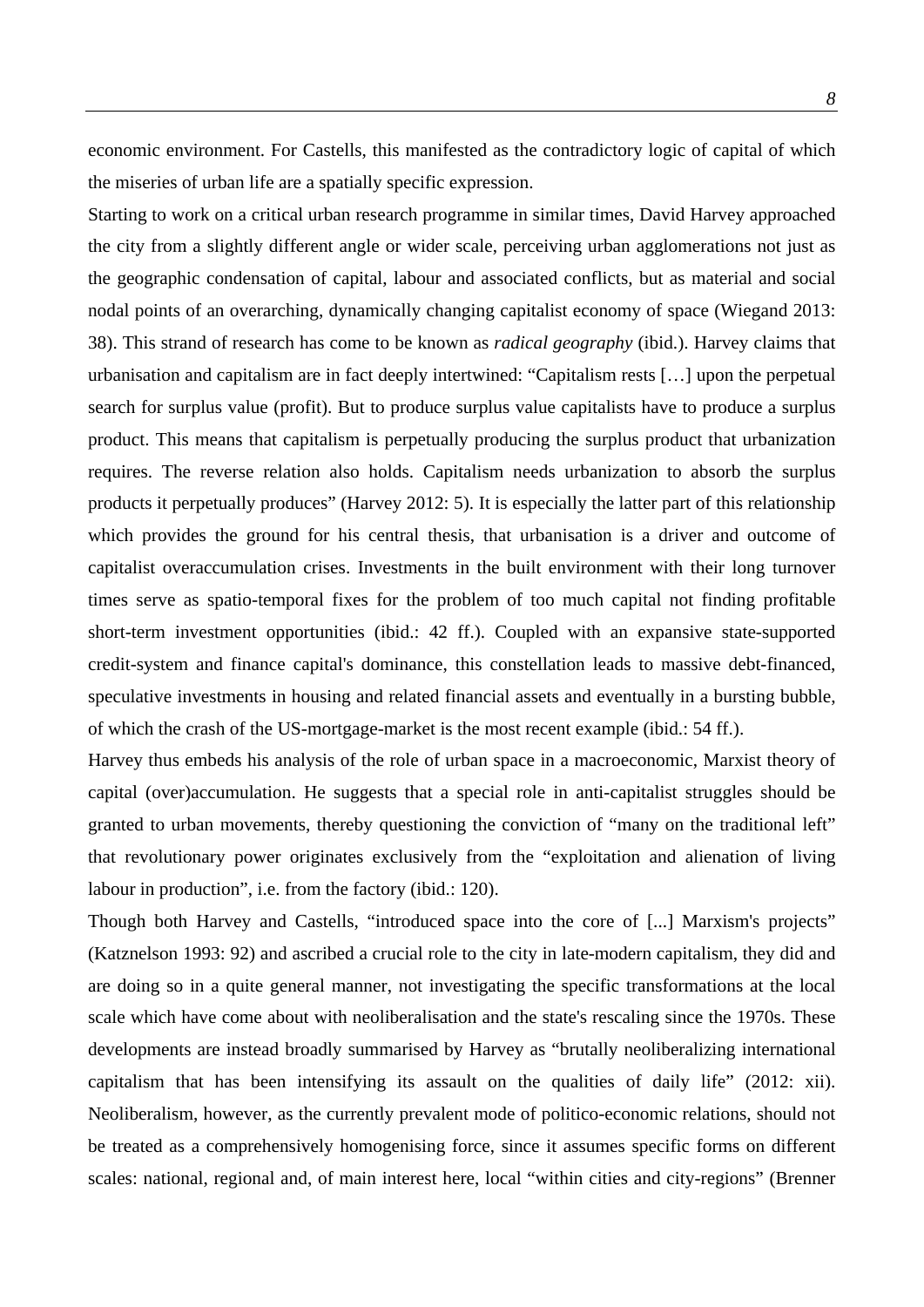et al. 2010: 329). Thus, *actually existing neoliberalism* should be studied, which according to Brenner and Theodore, occurs "with particular intensity at the urban scale" (Brenner and Theodore 2002: 367). It therefore has to be asked how neoliberal transformations mould rescaling processes and the local therein.

#### **4. Neoliberal Urbanisation**

Roughly defined, neoliberalisation can be understood as the ever-more expansive stretching-out of market-based mechanisms such as competition and commodification and their intrusion into increasing numbers of socio-political realms which have previously been organised in nonmarketised ways.

What is then the relationship between these globally developing processes, the national state and the urban scale? According to Jessop's concept of the Keynesian National Welfare State's transformation into a regime of structural competitiveness oriented towards budget discipline and self-responsibility (Jessop 2003: 44), the central state's financial contributions to regional and local state institutions are also reduced, redesigned and channelled towards the most promising localities in terms of international competition. Since the 1980s in Germany, the federal and regional states have been transferring economic responsibilities for successful capital accumulation onto the subnational level. Cities' financial resources have been cut back while simultaneously sociopolitical tasks aimed at softening the vagaries of economic cycles have been offloaded on the local scale (Schipper 2013: 23). With competitiveness becoming the leading doctrine of politicoeconomic management, municipalities began to pursue a policy of place-marketing to compensate for the losses of the vaporising nationally-organised redistribution by generating own revenues (or taking out loans). Cities, characterised by relative autonomy vis-à-vis the central state due to the constitutionally guaranteed communal self-administration and simultaneously far-reaching fiscal dependency, have thus been re-articulated as enterprises in an intra-urban race for investments, wealthy tax-paying inhabitants, well-educated workers, tourists and the settlement of innovative, profitable businesses (Birke 2013: 100, Schipper 2013: 11). To a significant extent this competition was created by the central state in its dedication to propel rescaling processes (Belina and Schipper 2009) and can be framed as an instance of the social production of space within neoliberalism. However, such transformations are not the straightforward translation of the *competition state* (cf. e.g. Cerny and Evans 1999) into the local as if the phenomenon would occur in a simple top-down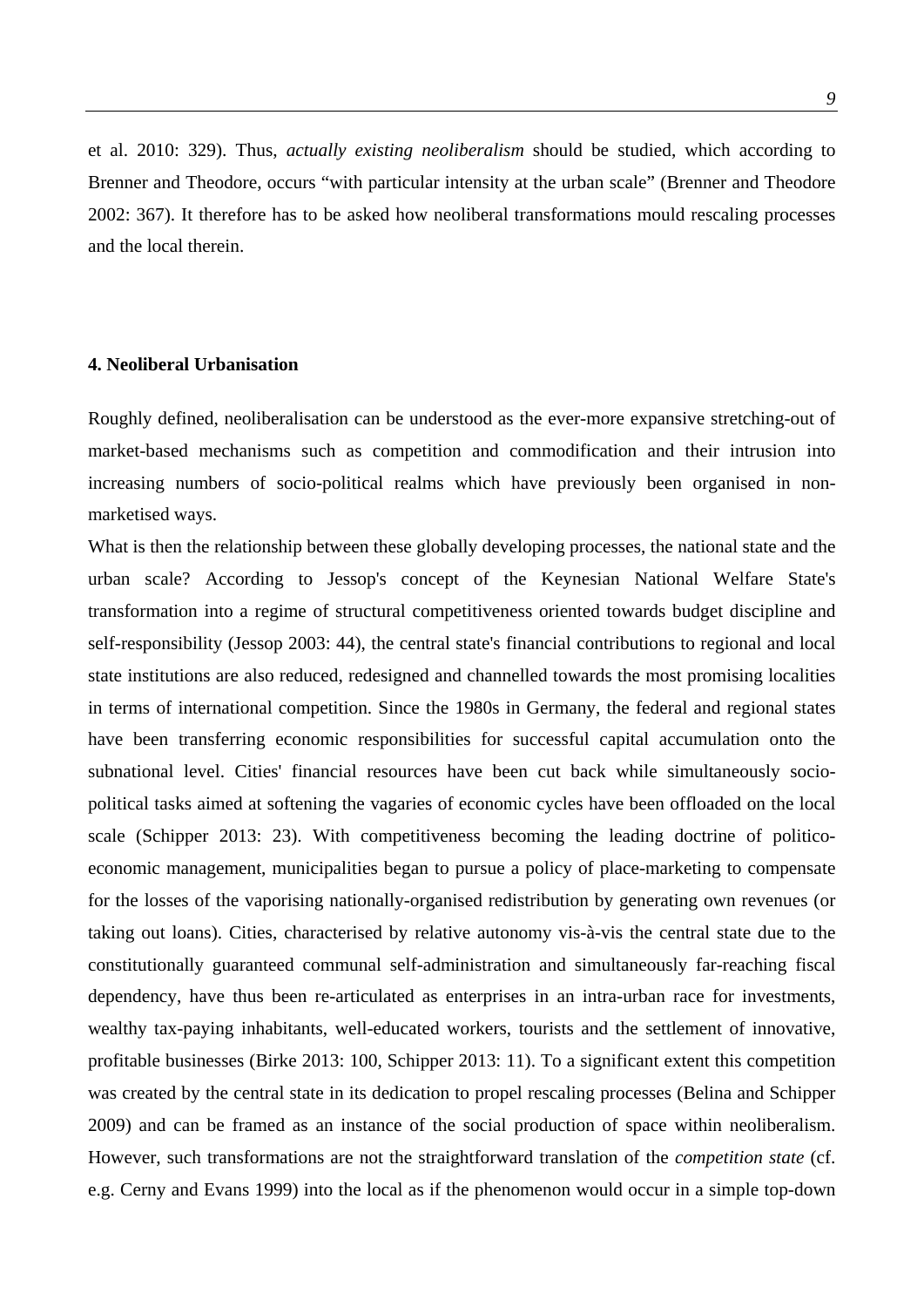fashion. Analogical to the internationalisation of the state, a process of interiorisation is taking place at the urban level, contested and mediated through social forces and institutions at different scales. The now wide-spread guiding principle of the *entrepreneurial city* has specifically evoked interest from critical geographers (Belina and Schipper 2009, Heeg 2001, Schipper 2013, Vogelpohl 2012), for whom the phenomenon consists of cities no longer attempting to reach common well-being through redistributive welfare policies, but through the attraction of businesses, thereby creating jobs perceived as the basis and precondition for societal participation. Since competitiveness is a condition that can never be finally reached because others will always have improved this and that aspect more efficiently, the project of increasing cities' marketability will never come to an end, but rather will grow into an overarching, permanent task. Internally, it results in the "removal of the local welfare state, a retreat from public housing and a tightened control regime towards marginalised groups" (Belina and Schipper 2009, own translation). Public space is progressively being limited and private space exclusively reserved for profit-oriented consumption or elite housing is widening (Mayer 2013: 160).

Externally, within the expanding field of city-marketing, urban entrepreneurialism is expressed in a politics of *festivalisation* (Heeg 2001, Mayer 2013: 159). Through hosting all kinds of spectacular large-scale events and supposedly unique festivities, the entrepreneurial city managers, i.e. local administration and politicians, are trying to turn their city into a distinctive brand within the mass of competing urban localities. Part of entrepreneurial urbanism is also the *creative city* discourse*,*  launched most prominently by Richard Florida, who suggests that cities should engage not only in attracting business but also members of the *creative class* by providing suitable living and working conditions and offering rich cultural opportunities. The underlying rationale is that these new *top performers* of the knowledge-driven, service-oriented economy will secure future growth and competitiveness within innovation-based sectors (Holm 2013: 43).

Across the German party-political spectrum and administrative staff, the concept of the *entrepreneurial city* is enjoying great popularity (Belina and Schipper 2009). Thus it is not simply an ideology imposed top-down, but has been pushed equally by local politicians, civil servants and enterprises who sense an opportunity to increase their competences or get easier access to support and subsidies.

The neoliberalisation of capitalism has produced urban spaces on the one hand as privileged localities for capital accumulation, but at the same time as scales where new responsibilities and new conflicts are solidifying. Local states have been left with less fiscal sovereignty through neoliberal rescaling and the pursuit of a competitiveness-regime which increased precarity and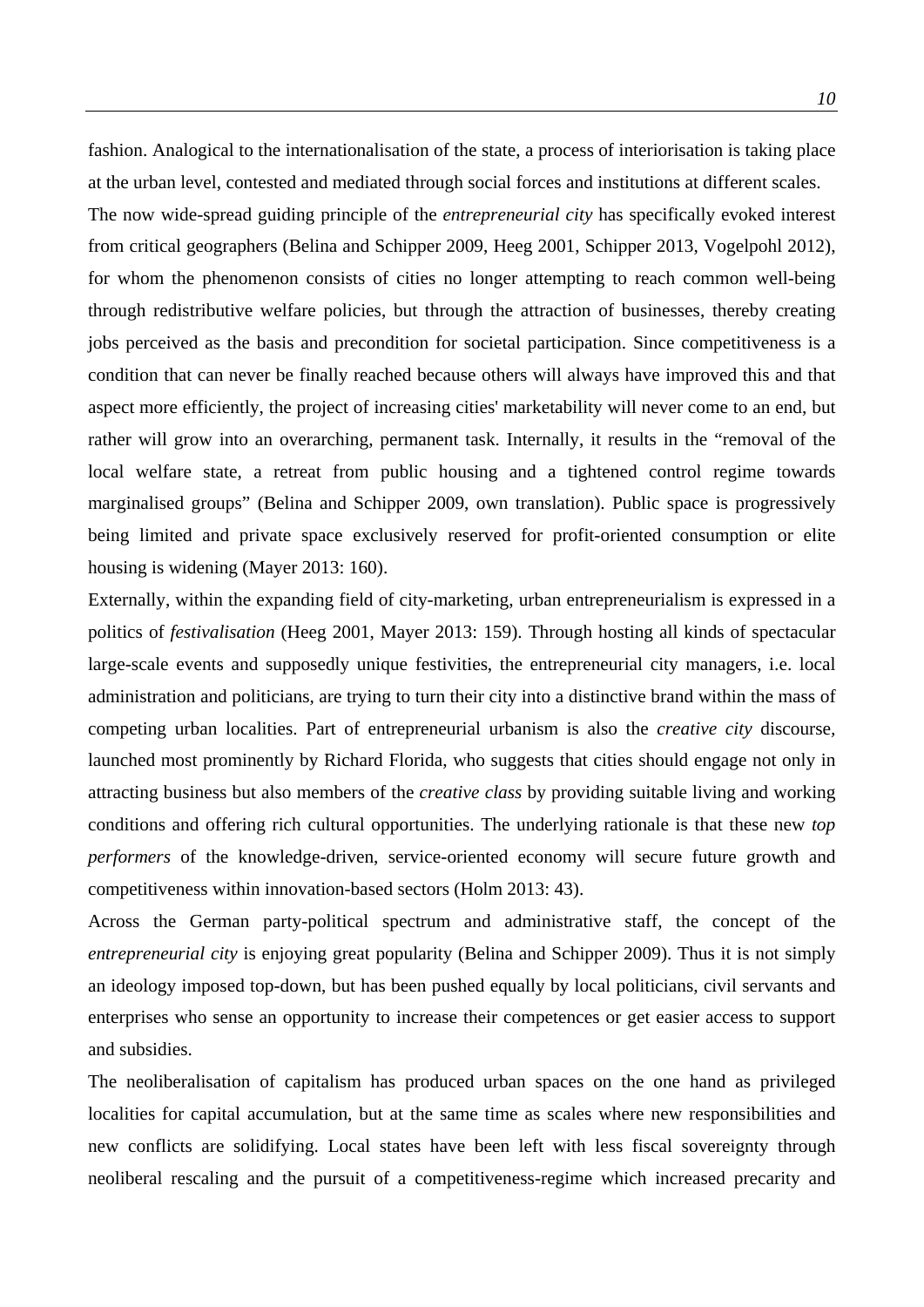thereby costs for basic social security. This has especially come to the fore with the recent crisismanagement which has been continuously informed by neoliberal dogmas. Cities are massively affected by the crisis; in Germany it is expected that revenues from local business tax will diminish by 10-20 per cent and that social costs will rise by 2 billion Euro (Belina and Schipper 2013). Moreover, cities as centres of collective consumption bear the brunt of austerity policies which target social infrastructure such as health care, transport and housing. This has even resulted in a distinct research field of "austerity urbanism" (Donald et al. 2014; Tulke 2014: 2; Wiegand 2013: 47), aiming to grasp the specific urban dynamic of authoritative austerity regimes with its "disastrous social effects [...] and the production of a whole new class of urban poverty" (Tulke 2014: 2).

Struggles against the social exclusions produced in the neoliberal city and the severe hardships of urban austerity governance, as Harvey and Castells anticipated, do not conform anymore to orthodox conceptualisations of class struggles originating in the factory. Urban movements transcend these lines but can nevertheless be framed as being grounded in the resistance against capitalist relations of (re)production and exploitation (Wiegand 2013: 52).

Thus, besides the respective local content, the neoliberalisation of cities and protests against the closing down of public facilities, increased surveillance of marginalised groups or the skyrocketing of rent should be embedded both analytically and politico-strategically in the broader context of transformations at the global, national and regional scale. Urban neoliberalisation has to be understood as an outcome and driver of the nation state's rescaling gaining pace since the crisis of Fordist accumulation regimes and as part of the contested, contradictory social production of space. To illustrate this reasoning and move to the most concrete step of the argument, the subsequent chapter will present some exemplary evidence from neoliberal urbanisation in Kassel as a case of *actually existing neoliberalism*.

#### **5. Kasselfornia-Boomtown?**

In the differentiated German landscape of polarisation between economically faltering cities and those continuing to attract investments and inhabitants, Kassel's positioning is not evident at first glance. With its roughly 200,000 residents (Magistrat Kassel 2014) and considering large-scale contradictions of urban development, e.g. in Hamburg or Frankfurt, it might not be the most obvious choice to make the case for urban neoliberalisation in the context of the state's rescaling. However, if besides local specificities, cities are both affected by and central to broader processes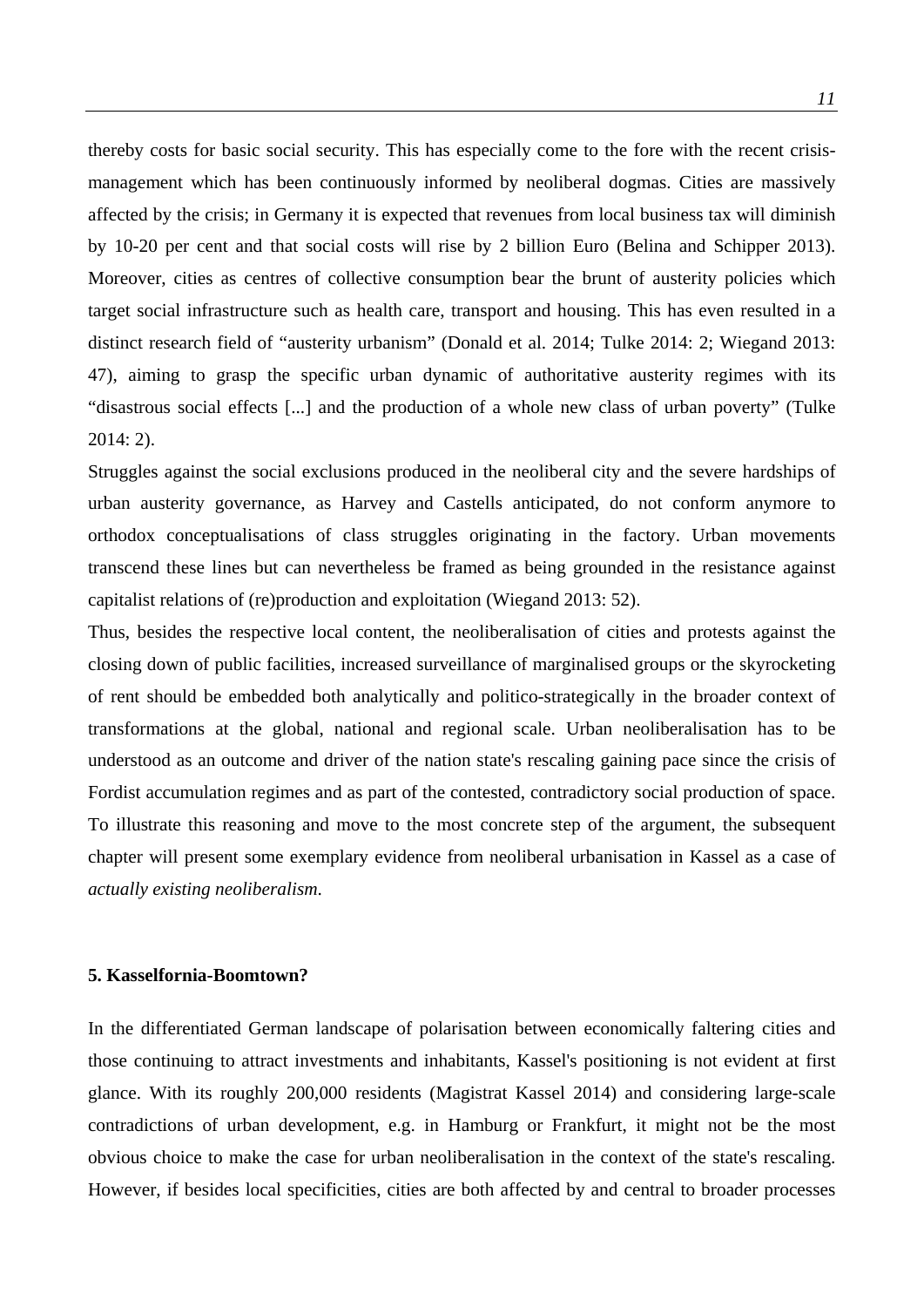of economic, political and ideological transformations, it should be possible to study *actually existing urban neoliberalisation* anywhere.

Especially in recent years, Kassel has been marked by notable developments. The population size is increasing towards a scale not reached since 1996, labour market statistics are the best in 30 years and local business taxes are on a constantly high level (Stadt Kassel 2015). The local newspaper, the city's administration and politicians therefore engage in a discourse of remarkable enthusiasm, portraying Kassel as an economically dynamic, booming city (Ludwig 2014a) which has every right to be confident about its future (Stadt Kassel 2015). It is stated that after more than ten years of a "deep depression" characterised by high unemployment, low purchasing power, low levels of investment and construction activity, Kassel is now prospering again. Rising rents, namely 11 percent between 2013 and 2014 (Ludwig 2015), and real estate prices are cited as evidence (Pinto 2014). Concerns about the lack of affordable flats (HNA 2013, Kasseler Erklärung 2013, Ludwig 2014a) and reports about growing poverty and homelessness (Ludwig 2014b) are either not addressed or not perceived as real issues. Instead there are vague assurances that Kassel is appropriately prepared (Stadt Kassel 2015), that one should be happy about investors rescuing the city's building stock (Pinto 2014) and that construction sites represent an "expression of the economic power our city has gained" regardless of what is built (mayor Bertram Hilgen, cited in Thonicke 2014, own translation).

Public investments for urban development are targeting those aspects which are deemed important for the city's competitiveness, improving its hard and soft location factors, thus displaying a spirit of urban entrepreneurialism.

By tagging all its publications and the entire online presence from administration to tourist information with "documenta Stadt", Kassel is attempting to create itself as a brand, a strategy which is based on the idea of the city as a unique product competing with other "city-products". Since the documenta only happens every five years, a period clearly exceeding average attention spans, Kassel is moreover engaging in a politics of festivalisation. One example is hosting the "expensive, but prestigious" Hessentag in 2013 (Frankfurter Rundschau 2013, own translation), a huge ten-day festival most cities were afraid to stage due to the massive financial responsibilities connected to it (ibid.). For Kassel, however, it was a chance to present itself as "metropolitan and modern" (Stadt Kassel 2013a, own translation), contributing to its image production. Another more recent initiative is the mayor's suggestion to apply for the European Capital of Culture 2025, which would be the second time including a failed application process between 2002 and 2006 (Kassel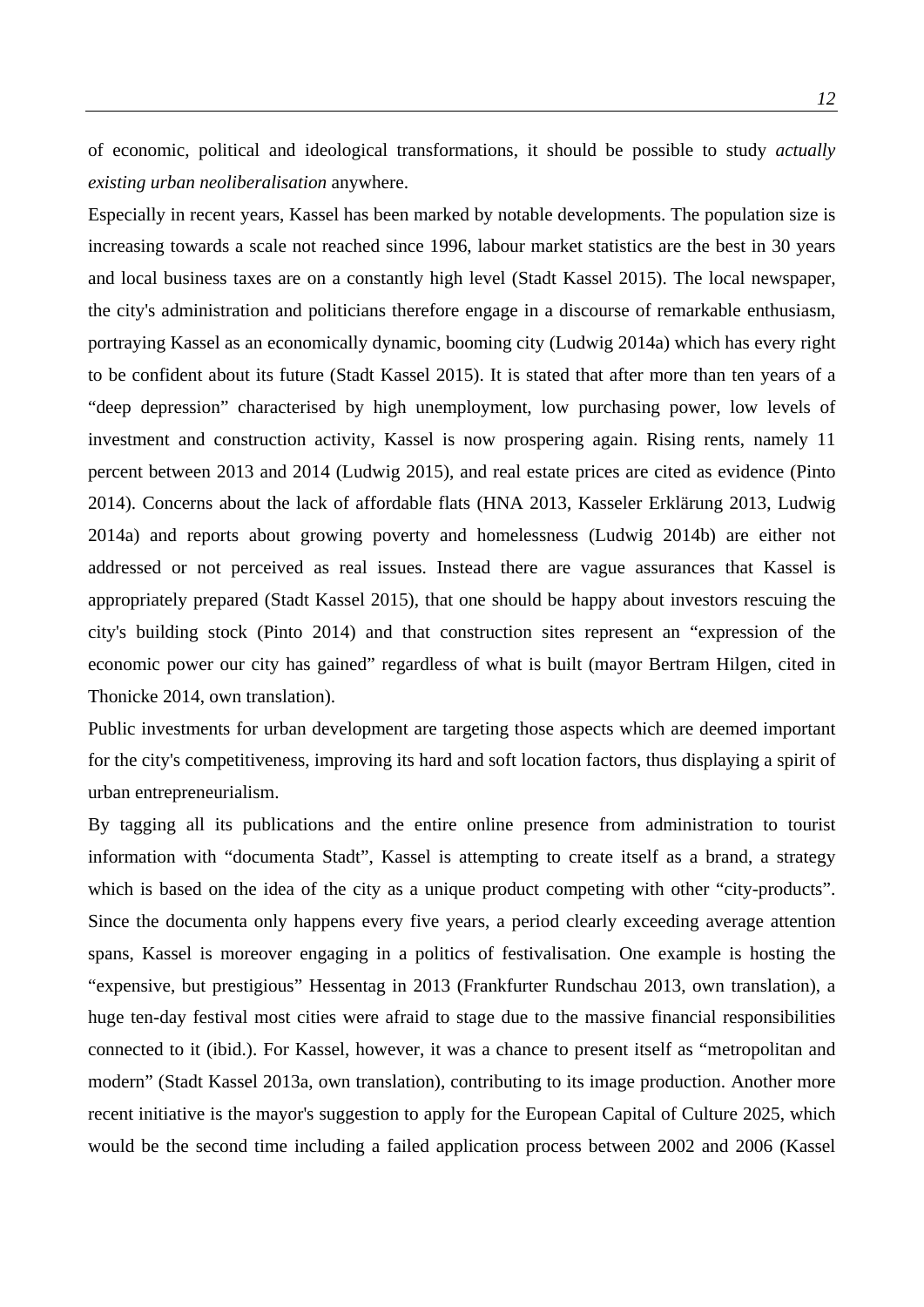Stadtportal 2015). However, the mayor is confident that with Kassel's "creative potentials", an application which "thrills Europe" will be achievable (ibid., own translation).

Kassel's urban policies are thus focused on increasing its attractiveness for tourists and day-visitors, who bring along additional purchasing power. According to a comparison of the biggest 50 German cities, Kassel ranks only in the last third of per-capita disposable income (SPIEGELonline 2010), which makes visitors crucial, especially during major events such as the documenta or the Christmas Market, for guaranteeing the profits of the retail sector (Heise-Thonicke 2013). On the other hand, highly-skilled workers and innovative businesses are target groups. Overall, an "increased competition for consumers and workforce" (presse-service Kassel 2015, own translation) is the purported driving force behind Kassel's self-marketing and city development strategies.

With regard to the latter, it is specifically the attempt to turn Kassel into a technology and innovation hub with favourable conditions for start-ups and close public-private-cooperation, which stands out in its entrepreneurial activities. The newly built Science Park, the University of Kassel campus enlargement and the planned new buildings for the Fraunhofer Institute can be considered as part of the city's strategy to invest in economic sectors which seem to have a bright future in a "knowledge-driven" accumulation regime (Jessop 2000). The Science Park, as a "start-up and innovation center", provides 6,000 square-meters of space for offices and laboratories to be rented by start-ups originating in or looking for closer cooperation with the university (Science Park Kassel n.d.). The city of Kassel aims with this seven million Euro investment to keep highly educated, business-oriented graduates in the region and to contribute to the city's economic, social and ecological development (ibid.). The enlargement of the campus, of which the Science Park is one of the first accomplished pieces, is thus characterised by framing education as having a foremost profit- and innovation-generating function, serving urban competitiveness. A similar path is taken with Kassel's support for the Fraunhofer Institute for wind energy and energy system technology. The Institute, currently spread over the city, wants to build new facilities in the area of the Hauptbahnhof, and Kassel is ready to invest an estimated 100 million Euro in the construction site's development (Stadt Kassel 2013b). Kassel's mayor is convinced that as soon as the buildings are completed "the big research-related political challenges of the energy transition will be addressed in Kassel. Our city will be the first choice as a science location for energy system technology" (ibid., own translation).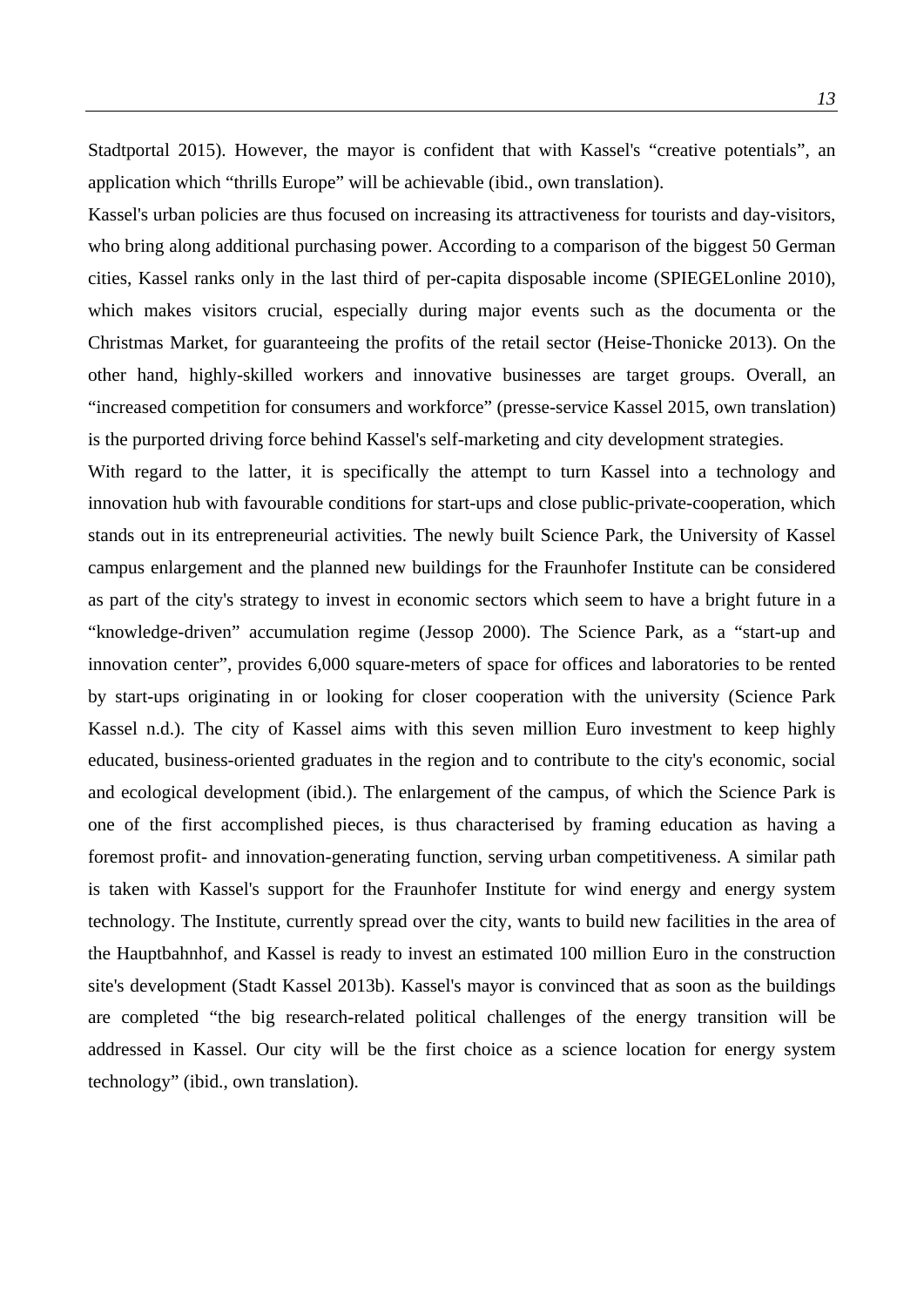All these investments<sup>3</sup> are being made despite the fact that in 2012 Kassel decided to participate in the municipal "protective umbrella" of the Hessian government. This programme intended to help struggling municipalities to get rid of parts of their debts and support interest payments in order to restore their "financial capacity", which worsened in the course of the crisis (Hessische Landesregierung 2012: 3). In return, these municipalities have to adopt harsh austerity measures to reach balanced budgets. In line with the hegemonic idea of the *entrepreneurial city*, the Hessian Association of Cities warned that these measures must in no way jeopardise the productive capacity and competitiveness of a community (Frankfurter Rundschau 2012b), and Kassel's mayor emphasised that fiscal consolidation shall be exercised in a manner which does not threaten the attractiveness and growth of the city (Frankfurter Rundschau 2012c). Translated into actual policies, for Kassel this meant the closing down of several public libraries, a ten percent increase of kindergarten fees and a tripling of revenues from parking taxes amongst others (Frankfurter Rundschau 2012d). Priority is still given to the attraction of investments, thus relying on market forces to achieve social balance, instead of redistributive welfare. Civil society groups criticised this one-sidedness and demanded a raise of the local business tax, which in Kassel is lower than in Frankfurt (Schwarz 2012a). However, the governing Social Democrats (SPD) with support from Greens, Liberals (FDP) and the "Free Association of Voters" ("Freie Wähler") argued that this austerity package was "fiscally imperative", echoing the neoliberal TINA-mantra (Schwarz 2012b, own translation).

These exemplary developments do not stand alone as local particularities, but have to be embedded in a broader context. Both the entrepreneurial self-marketing of Kassel, which praises competitiveness over social welfare and privileges the city as a product over the city as actual living space, as well as high indebtedness are deeply intertwined with the economic, political and ideological transformations on different scales: global, national and regional. Already in the late 1970s, Castells made the point very clear: "The urban fiscal crisis is, in reality, the crisis of the Welfare State, and appears as the most immediate expression of a fundamental transformation of the historical model of capitalist accumulation which had prevailed since the Second World War" (1978: 176). The need for a "protective umbrella" emerged due to different factors, one of them being the policy of the state of Hessen to cut its financial contributions to municipalities in the last years to an extent far beyond the amount granted under this programme, namely 345 Million Euros per annum since 2011 (Petzold 2015). The fate of being structurally underfinanced for years can be

 $\overline{a}$ 

 $3$  The city of Kassel is also engaging for instance in the infrastructural development of areas to create industrial zones, such as the future industry park "Langes Feld" with 76 hectares (Stadt Kassel 2014) and is investing significantly in the "Museumslandschaft" with projects such as the new Grimmwelt and the renovated City Museum (Ludwig 2015).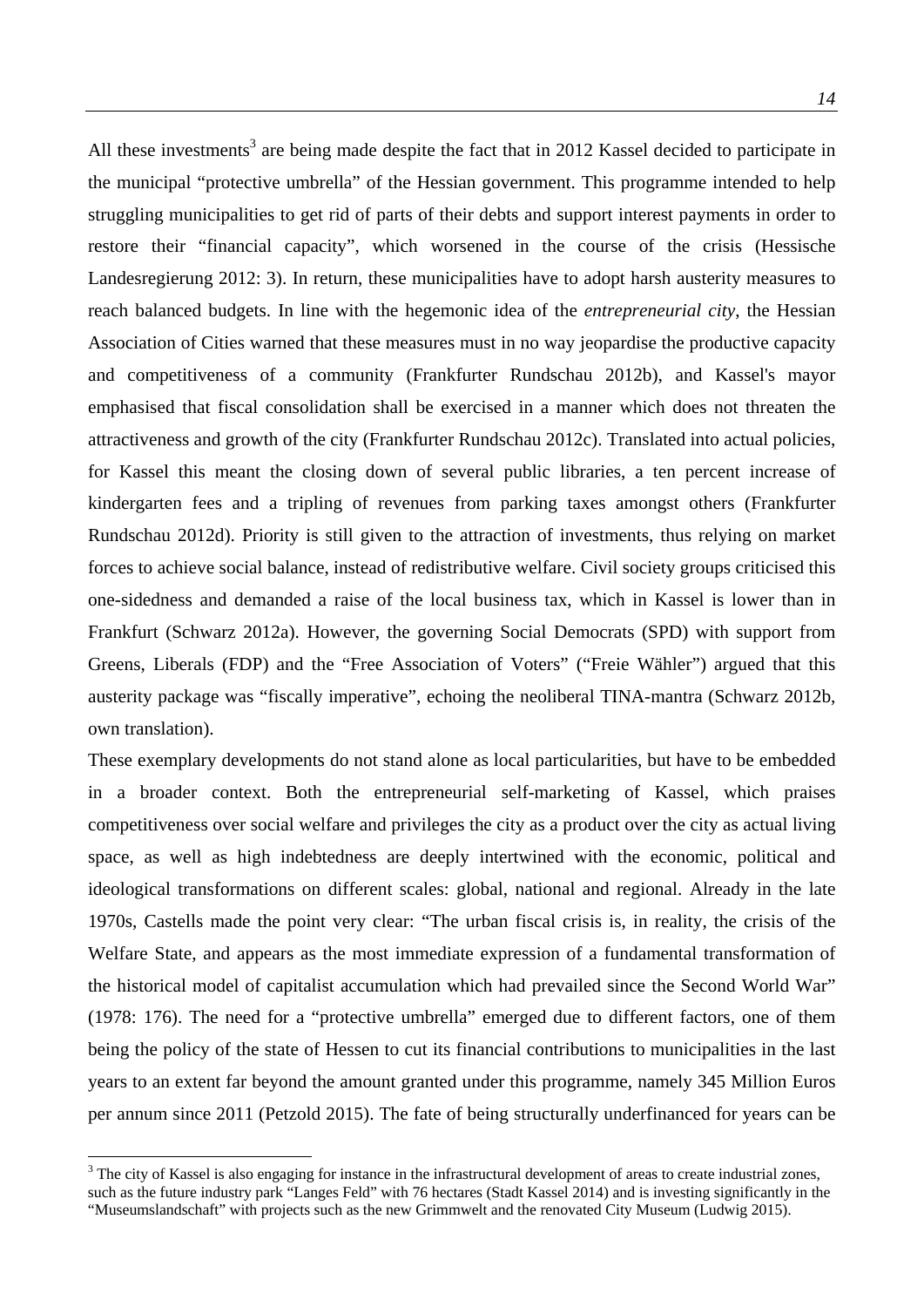considered one widely shared among German cities (Petzold 2014: 7). These developments in turn are embedded in a broader framework of neoliberal austerity regimes at the national level and with subsequently created instruments such as the Stability and Growth Pact, the Fiscal Compact or the Two-Pack (cf. European Commission 2013) also at the European level.

German elites' long-time obsession with balanced budgets, which included a constitutional amendment concerning the mandatory introduction of "debt breaks" at the federal and state level, led to a situation of high communal indebtedness and considerable investment bottlenecks in the area of public infrastructure (Petzold 2015). Admittedly in 2012, German municipalities were able to avoid taking up any new debts and thereby met the doctrine to break even (the famous "black zero"). However, this meant that urgently needed investments in schools, streets and public buildings had to be renounced, adding up to a sum of 100 billion Euro of foregone communal public expenditure (SPIEGELonline 2013). The additional re-ordering of federal-state-municipal relations, which has been ongoing at least since the 1970s crisis, meant an incremental shift of social responsibilities downwards from the national to the local level, such as expenses in the area of youth work, pre-school education or assistance for asylum seekers without providing the therefore required financial means. This severely impacts the quality of urban infrastructure, which the cities are called to deal with exclusively on their own without any recourse to a higher territorial unit (Petzold 2015). The Federal Office for Building and Regional Planning is thus claiming that municipalities should stop demanding from the federal and state levels and instead contribute to the regaining of fiscal leeway by cutting social benefits, increasing revenues, and promoting privatisations (quoted in Belina and Schipper 2009). It has to be acknowledged, however, that not many municipal voluntary services are left to be reduced further and that options for creating communal income are quite limited in the German federal system (Petzold 2015).

Nevertheless, the state of Hessen also stresses in the agreement over the umbrella programme that it is the sole responsibility of communes for their financial capacities while at the same time intervening in the local budget by conditioning their support-payments (Hessische Landesregierung 2012). The 'dirty work' of *actually existing neoliberalism* is thus supposed to be carried out locally.

On the other hand, the city's responsible managers have not been victims of neoliberal ideology from above, forcing on them certain kinds of conduct. They are eagerly contributing to urban development, where contradictions of less local state intervention in a market-regulating manner and more intervention in a market-forging manner (the creative destruction of "roll-back" and "rollout", Brenner et al. 2010: 335), seem to be growing and are more frequently addressed by critical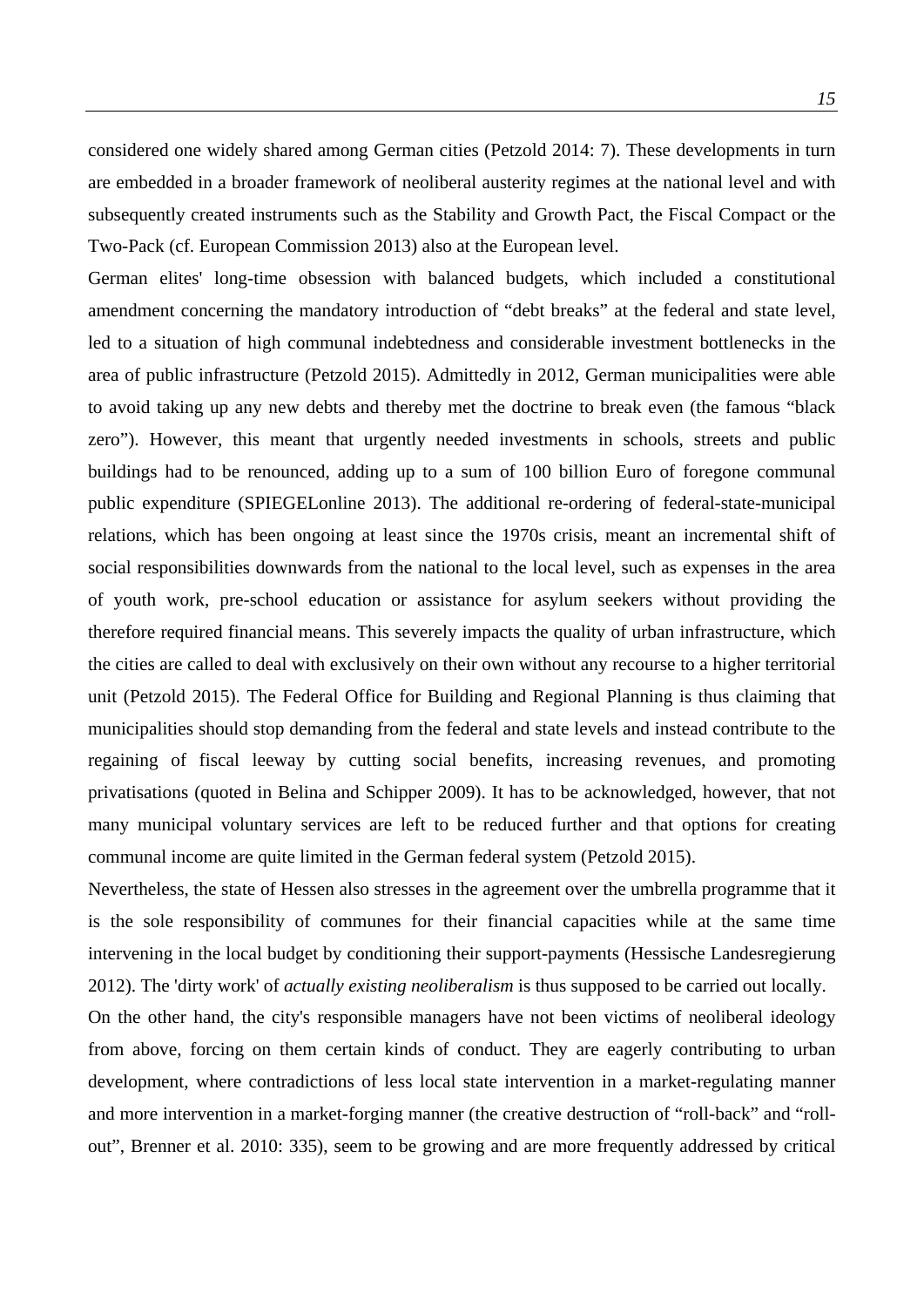voices. Aspects such as the growing lack of affordable flats and housing<sup>4</sup>, the city's responsibility for rising rents instead of it being a natural phenomenon, the crowding out of non-commercial cultural and bottom-up political initiatives, and the disciplining of open spaces in the name of profit-oriented consumption are part of these contradictions in Kassel and are criticised as a neoliberalisation of urban space, thus integrating them into a bigger-picture analytical framework (e.g. Recht auf Stadt Kassel 2014).

In October 2014, an attempt was made to bring these criticisms visibly into the public discourse by organising a "night-dance demonstration" under the slogans "reclaim the city" and "dancing for a right to the city" (ebd.). Though 500 people participated, the protest was almost fully neglected by the local newspaper, which published an erroneous police-report stating that the demonstration was calling for the "right to a state" (Recht auf *Staat* instead of Recht auf *Stadt*) (HNA 2014). It thus left unmentioned the demands and concerns of the protesters and focused on the fact that one police officer was injured during the protest. The call to the demonstration, however, which was widely supported among political, cultural and civil society groups, criticised Kassel's self-portrayal as a cultural boomtown while remaining inactive about securing space for independent, subcultural initiatives; its urban development and housing policies which foster processes of gentrification and the crowding out of less wealthy inhabitants from central living areas; and its approach towards civic participation, which usually remains without any consequences for the city's administration (Recht auf Stadt Kassel 2014). Also the banners carried along the way expressed such sentiments with slogans like "you can't plan us", "a city is not a brand", "the right to the city knows no borders", "freedom is more than the choice in the supermarket" or "free spaces instead of construction sites!" (own translation). According to the organisers, the aim of the demonstration was not to formulate concrete demands to any political institution, but "to motivate the people living in Kassel to think about what kind of a city they actually want to live in" (Kopiloten e.V. 2014, own translation). It was thus first of all an attempt to bring the previously described processes and mechanisms to mind as a starting point for further political activities.

Besides this rather campaign-oriented resistance, under the surface of public discourse there are quite a few initiatives in Kassel which are fighting for their right to the city by self-organising independent spaces of non-commercial cultural and independent political activities. Examples

 $\overline{a}$ 

<sup>&</sup>lt;sup>4</sup> Especially at the beginning of the winter semester when increasing numbers of students move to Kassel (in October 2014, almost 5000 people were simultaneously looking for a flat), the situation cannot be ignored and newspapers and politicians pick up the gap between demand and supply (e.g. Rudolph 2014; SPD Kassel 2014). This in turn is a significant driver for the rise of rent, particularly in the segment of small apartments, where Kassel is in the lead compared to other cities of comparable size (Ludwig 2015). This affects not only students, but everyone with small incomes or receivers of social transfer payments, since these groups are forced to look for small, cheap flats (Kasseler Erklärung 2013).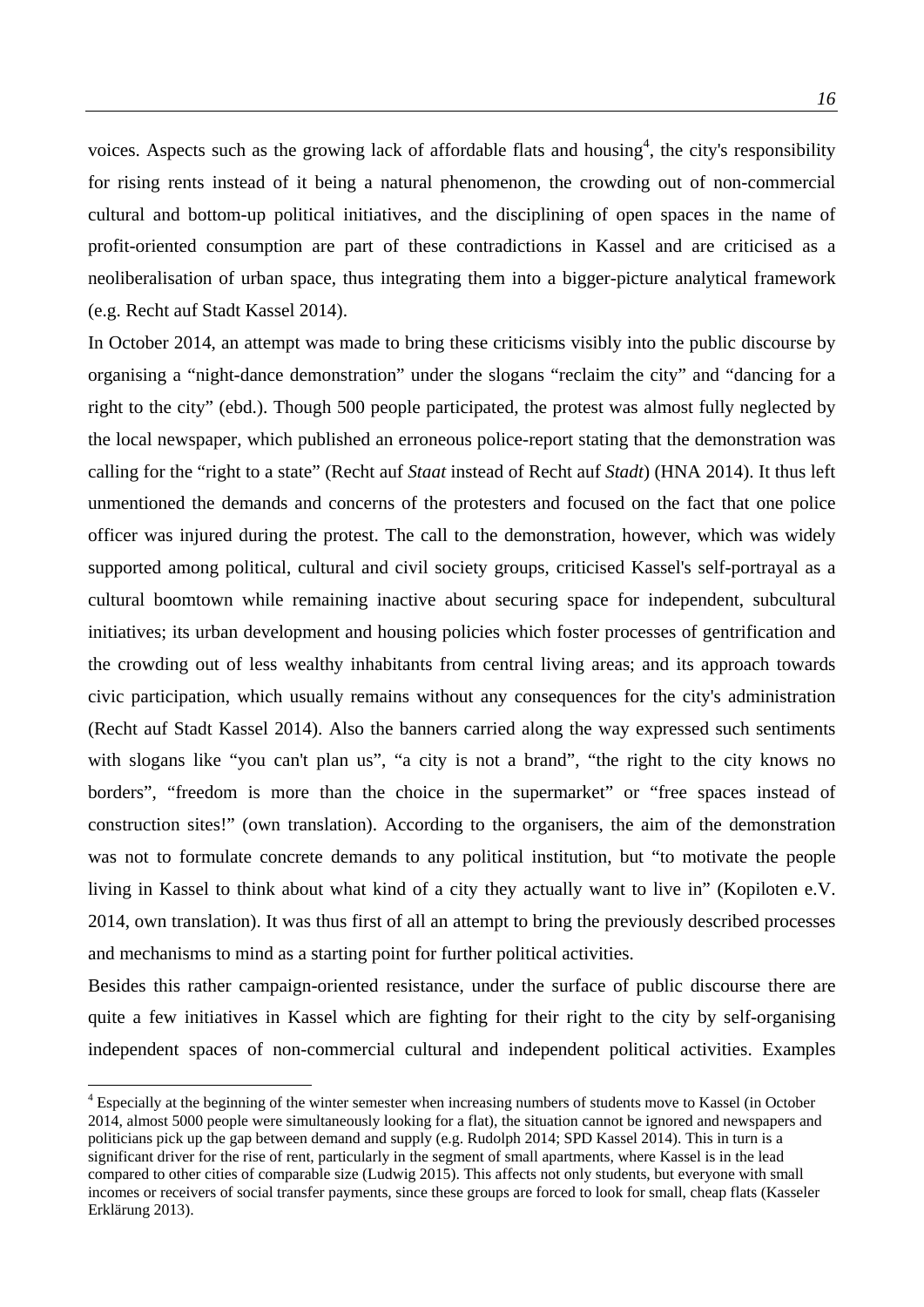include the Autonomous Centre<sup>5</sup>, which after having to leave its previous location due to the privatisation of the property, has now found a new place in the Northern part of the city. Or the "Fachbeschäft für Interaktion – FBI"<sup>6</sup>, which regularly organises kitchens for all, repair cafés, urban gardening projects, a give-away shop, non-commercial workshops, concerts and film-screenings and is actively involved in a "food sharing" initiative.

Another project worth mentioning is the "Agathe", part of the nationwide "Mietshäuser Syndikat", a network which is trying to implement an alternative to housing as a commodity by applying the concept of a solidarity-based economy to the question of living space. The goal is to "withdraw real estate from market-mechanisms in order to promote collaborative dealing with home ownership" (Agathe n.d., own translation). It thus realises on a small-scale an alternative to neoliberal urbanisation and practices new forms of living-together.

Another form of activism which is connected to the struggle for a right to the city in Kassel is constituted by groups engaged in grassroots organising and basis work, where the empowerment and self-organisation of those directly affected by social problems created through neoliberal policies occupies centre stage. Community centres or "Stadtteilläden" such as the "Rothe Ecke"<sup>7</sup> or the "Stadtteilzentrum Wesertor"<sup>8</sup>, fight for better working conditions, affordable housing and "a life with dignity", as well as providing assistance regarding troubles with the job centre, the landlord or general issues emerging in the neighbourhood. These centres serve moreover as spaces of social interaction to overcome isolation and individualisation in areas which are marked by a particularly low-income structure and high unemployment<sup>9</sup>, and thus are often stigmatised as socially deprived and either neglected by the city or especially under pressure from district-improvement-strategies. A certain polarisation in the city is therefore also addressed. On the one hand, whole quarters are upgraded and reconstructed such as the area around Friedrich-Ebert-Street to promote "active core zones"<sup>10</sup> and statistics report a generally decreasing level of unemployment. On the other, homelessness and poverty are growing with rising amounts of communal expenses (43 per cent between 2009 and 2014) for supplement payments to sustain a minimum income for those whose jobs do not provide for meeting this level, along with basic security and care for older people (Ludwig 2014b).

 $\overline{a}$ 

 *17*

<sup>&</sup>lt;sup>5</sup> See https://www.facebook.com/azkassel?fref=ts (last access: 07.06.2015)

 $\frac{6}{100}$  See https://www.facebook.com/pages/FBI/169113883250800 (last access: 07.06.2015)

<sup>&</sup>lt;sup>7</sup> See https://www.facebook.com/RotheEcke?fref=ts (last access: 07.06.2015)

<sup>&</sup>lt;sup>8</sup> See http://www.stadtteilzentrum-wesertor.de/ (last access: 07.06.2015)

<sup>&</sup>lt;sup>9</sup> In Rothenditmold where the Rothe Ecke is located, in 2010, 27 per cent of inhabitants were unemployed, 30 per cent received unemployment benefits and every third lived on a minimum subsistence level (CDU Rothendithmold, 2010).<br><sup>10</sup> See "Quartier im Wandel" (A quarter in transition) – support programme Friedrich-Ebert-Street: http://www.friedrich-ebert-strasse.net/ (last access: 26.06.2015).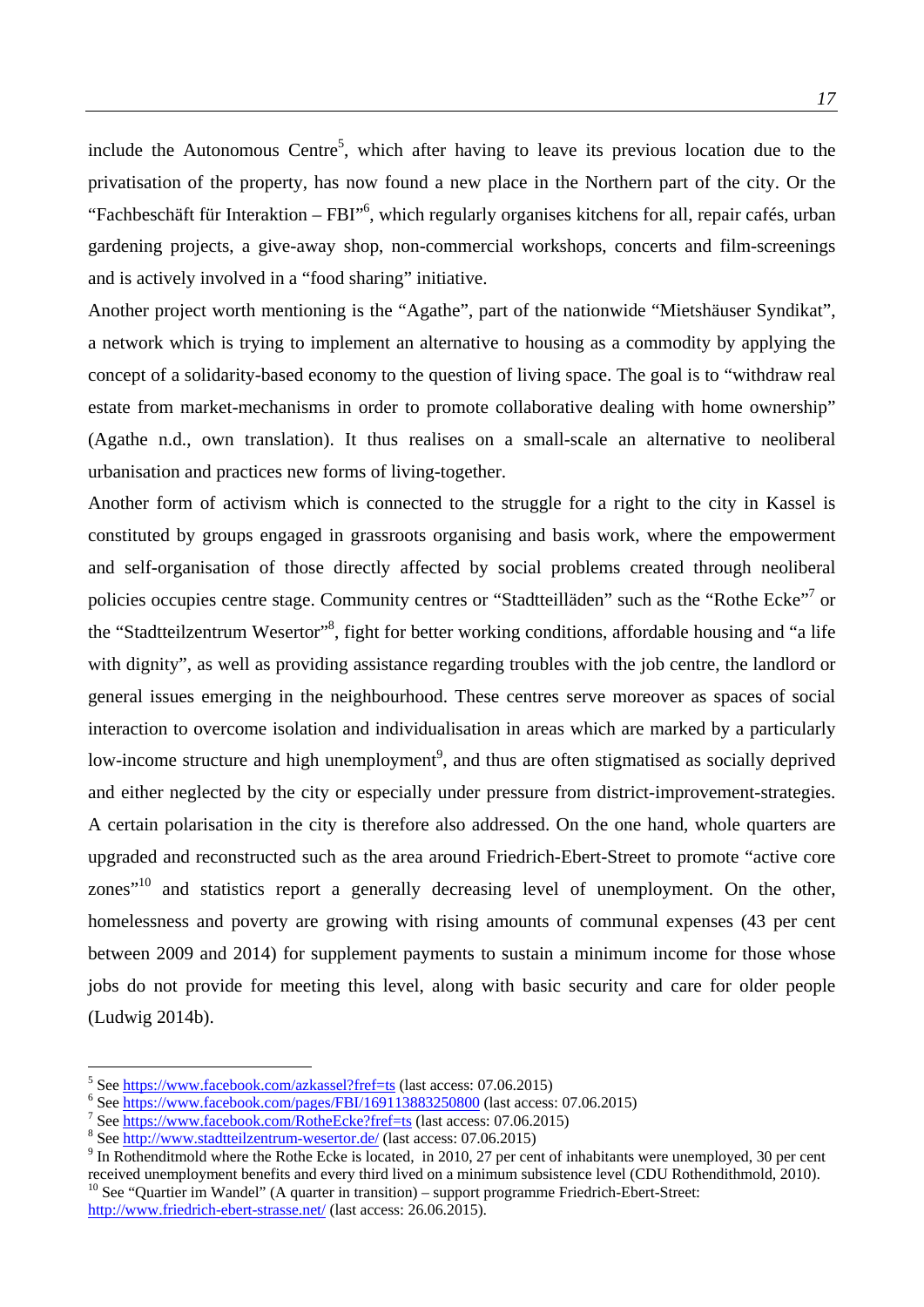Overall, resistance against neoliberal urbanisation in Kassel exists in different forms, but remains on a small scale and rather dispersed, not yet able to sustainably politicise questions of living and housing conditions, public space, social reproduction and urban commons or to initiate a broader debate over the future developments of the city. Pressures linked to neoliberal urbanisation, however, are likely to increase further without changes in the European, national and state-level budget-consolidation regime or the "debt break" policies and with Kassel's population predicted to grow and affordable housing still declining. The high probability of a development in this direction, if not met with substantial resistance of progressive social forces, is also due to the fact that by 2025 another 4,000 flats in Hessen will drop from the social obligation clauses of previous public housing policies and the decision against compensating for these losses through sufficient new construction or conversion of existing buildings (F.A.Z. 2013).

#### **6. Conclusion**

The processes of neoliberal urbanisation, i.e. the manner in which cities are produced as enterprises and marketable products instead of living spaces, cannot be understood if not embedded in broader transformations of the global economy and the connected rescaling of the nation state. This means that space and scale must be integrated into materialist state theory to account for the concrete manifestations of these developments and to be able to study *actually existing neoliberalism* instead of an abstract doctrine. It has been shown that there are several entry points for this and much work has been done, though often remaining on a quite general level. The example of Kassel has illustrated that the guiding principle of the *entrepreneurial city* affects even middle-sized cities and includes severe social consequences. However, a real case study would be required to investigate how urban politics in Kassel have developed over the last decades, how the "neoliberal assault" has interacted with previously established structures, what struggles and power relationships between different actors on different levels are affecting the current urban entrepreneurialism, and whether nascent and dispersed resistance against the effects of neoliberal urbanism in Kassel will form a serious counter-movement based on a profound analysis of the underlying and multi-scalar mechanisms of local urban development.

Urban resistance against the neoliberal city should not be isolated from global, national and regional politics. Urban planning of the problem-solving type will not be able to realise a *right to the city* as it is demanded by many groups. However, a *right to the city* alone will equally not bring about the fundamental changes envisioned by radical geographers, since "in the absence of orchestrated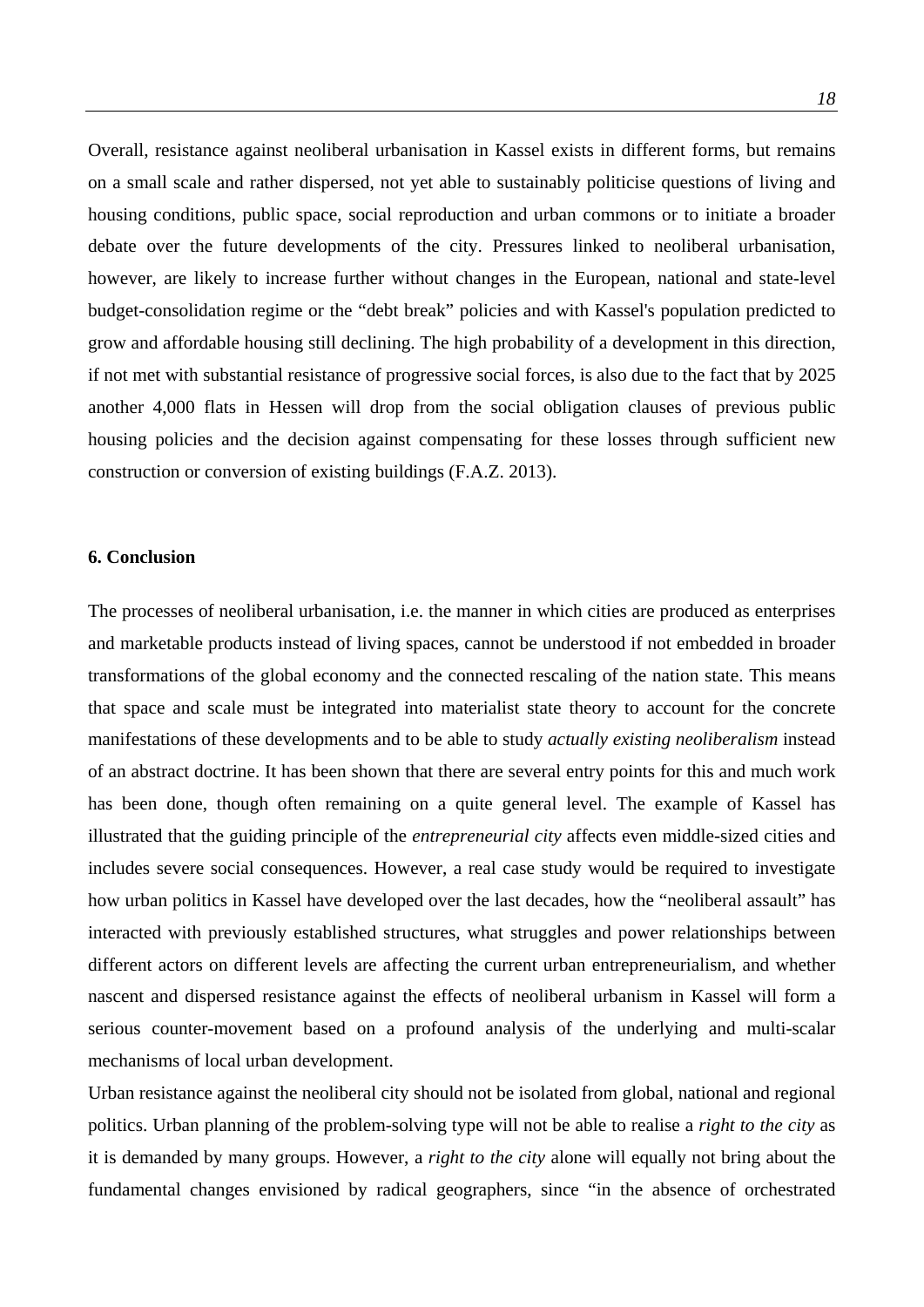networks of counter-neoliberalizing policy transfer, they [local experiments] are likely to remain confined within particular places, scales, and territories" (Brenner et al. 2010: 342).

Consequently, it would need to be asked how progressive urban politics look, and how they can be fought for and upscaled to networks of policy transfer in light of strategic selectivities that might work against these initiatives on regional, national and global levels. A first step might be seen in the advancing cooperation and connection of different local right to the city groups on a federal level, reaching out to similar struggles in Austria, as was attempted with a first meeting of urban movements from different cities in April 2015 in Kassel (BUKO 2015). It brought together around 60 activists from Jena, Leipzig, Hamburg, Berlin, Kassel, Cologne, Frankfurt, the Ruhr area and Vienna. Another meeting is planned for 2016 in Cologne.

Besides the practical considerations to be drawn from the importance of space for state theory and of the urban within neoliberal capitalism, many issues could not be dealt with here. Starting from the specific transformation of the Keynesian Welfare State of Atlantic Fordism to Schumpeterian Workfare Regimes, the analysis is already significantly limited in geographic terms. Presenting the dense theoretical work of authors like Poulantzas, Jessop or Harvey in such briefness moreover necessarily leads to certain distortions of their arguments.

Nevertheless, approaching the urban dimension of *actually existing neoliberalism* by considering state theoretical as well as radical geographers' work as it has been attempted in outline, can potentially provide a fruitful framework to be further explored analytically and politically.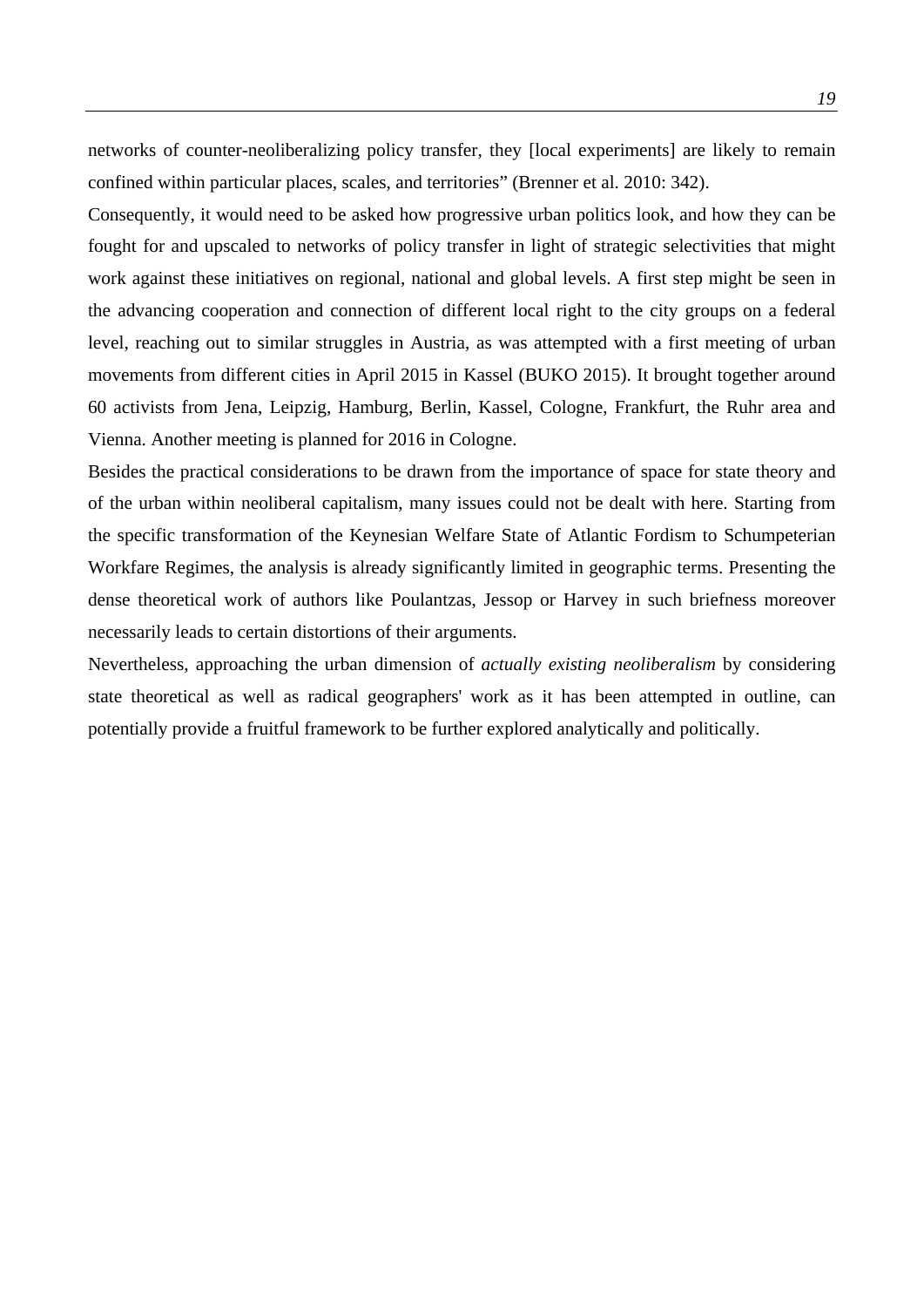### **7. References**

Agathe (n.d.). *Wer wir sind.* Available at: http://agathe.blogsport.de/wer-wir-sind/ (last access: 07.06.2015).

Belina, B. and Schipper, S. (2009). Die neoliberale Stadt in der Krise? Anmerkungen zum 35. Deutschen Städtetag unter dem Motto "Städtisches Handeln in Zeiten der Krise". In: *Z. Zeitschrift für marxistische Erneuerung*, Nr. 80. Available at: http://www.zeitschrift-marxistischeerneuerung.de/article/465.die-neoliberale-stadt-in-der-krise.html (last access: 20.03.2015).

Bertram, G. (2013). Kritisiert die Kritiker\_innen! Kommentar zu Margit Mayers "Urbane soziale Bewegungen in der neoliberalisierenden Stadt" In: *sub/urban. Zeitschrift für kritische stadtforschung,* Heft 1, pp. 169-174.

Birke, P. (2013). Radikaler Umbau - Die Internationale Bauausstellung in Hamburg-Wilhelmsburg als Labor der neoliberalen Stadtentwicklung. In: *emanzipation* 2 (3), pp. 98-109. Available at: http://www.emanzipation.org/?q=ema\_3-2 (last access: 20.03.2015).

Brenner, N. and Theodore, N. (2002). Cities and the Geographies of "Actually Existing Neoliberalism". In: *Antipode* 34 (3) pp. 349–379.

Brenner, N., Peck, J. and Theodore, N. (2010). After Neoliberalization? In: *Globalizations* 7 (3), pp. 327–345.

Bulmer, S.J. and Radaelli, C.M. (2004). *The Europeanisation of National Policy?* Queen's Papers on Europeanisation, No 1/2004.

Castells, M. (1978). *City, Class, Power.* London: Macmillan Press.

CDU-Rothenditmold (2010). CDU Kassel besucht kath. Kirchengemeinde St. Joseph in Kassel-Rothenditmold. Press Release, 05.07.2010. Available at: http://www.cdukassel.de/stadtbezirksverbaende/rothenditmold/aktuelles.html (last access: 26.06.2015).

Cerny, P.G. and Evans, M. (1999). *New Labour, Globalization, and the Competition State.* Center for European Studies, Working Paper Series No.70.

Donald, B.; Glasmaier, A.; Gray, M. and Lobao, L. (2014). Austerity in the city: economic crisis and urban service decline? In: *Cambridge Journal of Regions, Economy and Society* 7, pp. 3-15.

Duncan, S.; Goodwin, M. and Halford, S. (1987). Politikmuster im lokalen Staat – Ungleiche Entwicklung und lokale soziale Verhältnisse. In: *Prokla* 68, Lokaler Staat und Kommunalpolitik, pp. 8-29.

Engels, F. (1845). *Conditions of the Working Class: The Great Towns.* Available at: https://www.marxists.org/archive/marx/works/1845/condition-working-class/ch04.htm (last access: 20.03.2015).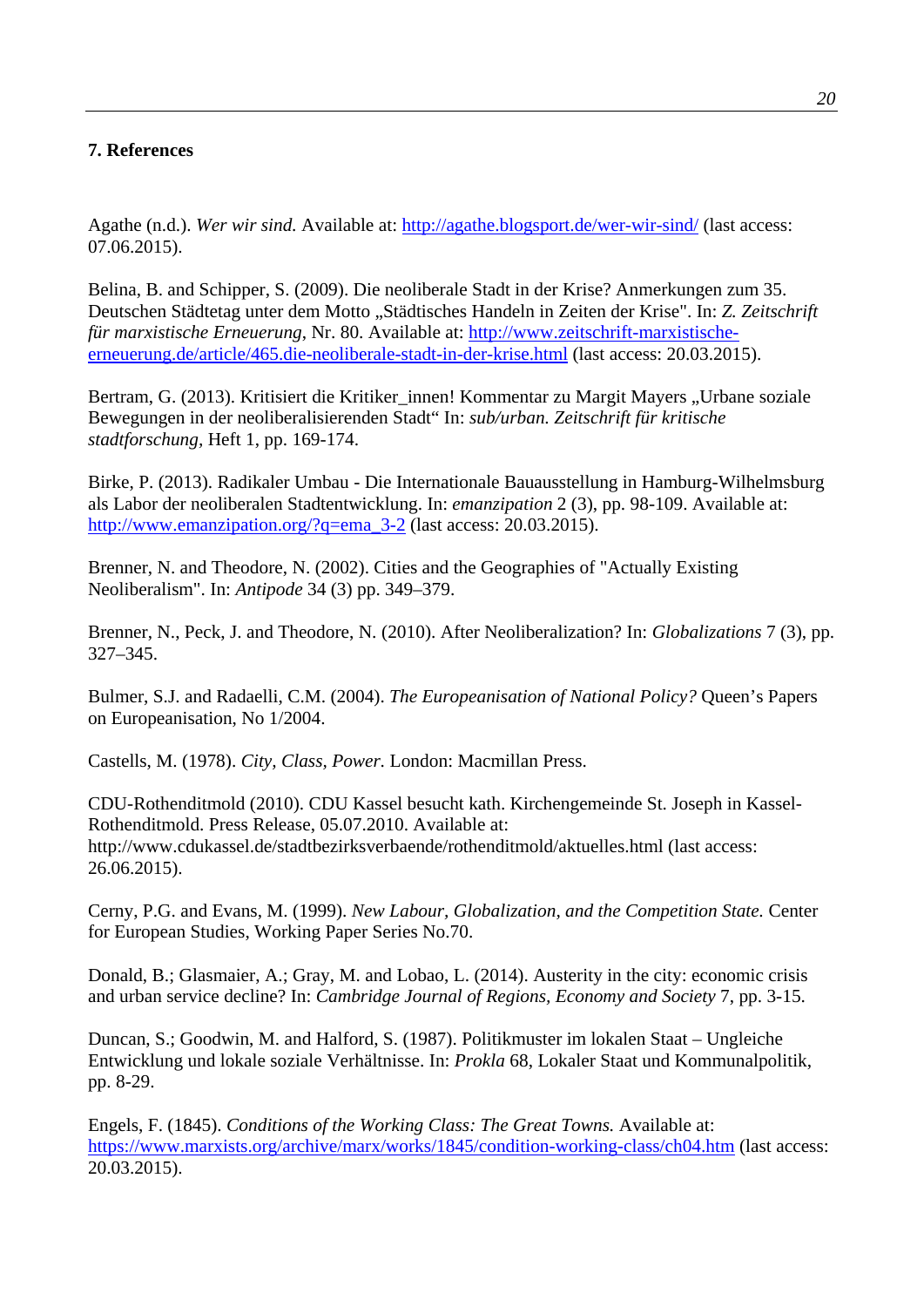Evans, P. (1997). The Eclipse of the State? Reflections on Stateness in an Era of Globalization. In: *World Politics* 50 (1), pp. 62-87.

F.A.Z. (2013). *Nachfrage steigt, Neubau kommt aber nicht in Gang,* 17.04.2013. Available at: http://www.faz.net/aktuell/rhein-main/kassel-nachfrage-steigt-neubau-kommt-aber-nicht-in-gang-12152865.html (last access: 07.06.2015).

Frankfurter Rundschau (2012a). *Hartes Sparen - Kommunen fürchten Kehrseite des Schutzschirms,* 08.03.2012. Available at: http://www.fr-online.de/rhein-main/hartes-sparen---kommunen-fuerchtenkehrseite-des-schutzschirms,1472796,11804060.html (last access: 20.03.2015).

Frankfurter Rundschau (2012b). *"Wettbewerbsfähigkeit nicht opfern" - Hessischer Städtetag und Hessischer Städte- und Gemeindebund raten zu harten Verhandlungen*, 16.05.2012. Available at: http://www.fr-online.de/hanau-und-main-kinzig/finanzhilfe--wettbewerbsfaehigkeit-nicht-opfern- ,1472866,15420208.html (last access: 20.03.2015).

Frankfurter Rundschau (2012c). *Kassel stimmt für Geld aus kommunalem Schutzschirm,* 26.06.2012. Available at: http://www.fr-online.de/rhein-main/kassel-stimmt-fuer-geld-auskommunalem-schutzschirm,1472796,16477788.html (last access: 20.03.2015).

Frankfurter Rundschau (2012d). *Kassel schlüpft unter Rettungsschirm,* 10.12.2012. Available at: http://www.fr-online.de/rhein-main/kassel-schluepft-unter-rettungsschirm,1472796,21075656.html (last access: 20.03.2015).

Frankfurter Rundschau (2013). Teuer, aber prestigeträchtig: Kassel feiert Hessentag, 04.03.2012. Available at: http://www.fr-online.de/rhein-main/teuer--aber-prestigetraechtig--kassel-feierthessentag,1472796,21999318.html (last access: 20.03.2015).

Harvey, D. (2012). *Rebel Cities - From the Right to the City to the Urban Revolution.* London: Verso.

Heeg, S. (2001). Unternehmen Stadt zwischen neuen Governanceformen und Sicherheitspolitik – Vom Ende der Stadt als staatlicher Veranstaltung. In: *spw - sozialistische Politik und Wirtschaft.* Available at: http://www.linksnet.de/de/artikel/17808 (last access: 20.03.2015).

Heise-Thonicke, M. (2013). Kasseler Weihnachtsmarkt: Mehr Gäste als beim Hessentag erwartet. *HNA*, 27.11.2013. Available at: http://www.hna.de/kassel/kasseler-weihnachtsmarkt-laesst-kassenklingeln-3242923.html (last access: 26.06.2015).

Hessische Landesregierung (2012). *Rahmenvereinbarung zwischen kommunalen Spitzenverbänden und Landesregierung über einen Kommunalen Schutzschirm in Hessen,* 20.01.2012.

HNA (2013). Kasseler Studentenrekord sorgt für Wohnungsnot, 13.10.2013. Available at: http://www.hna.de/kassel/neuer-studentenrekord-universitaet-sorgt-wohnungsnot-3161749.html (last access: 20.03.2015).

HNA (2014). *Flaschenwurf bei Tanzdemo: Polizist wurde verletzt.* 13.10.2014. Available at: http://www.hna.de/kassel/polizist-wurde-tanzdemo-verletzt-4115606.html (last access: 07.06.2015).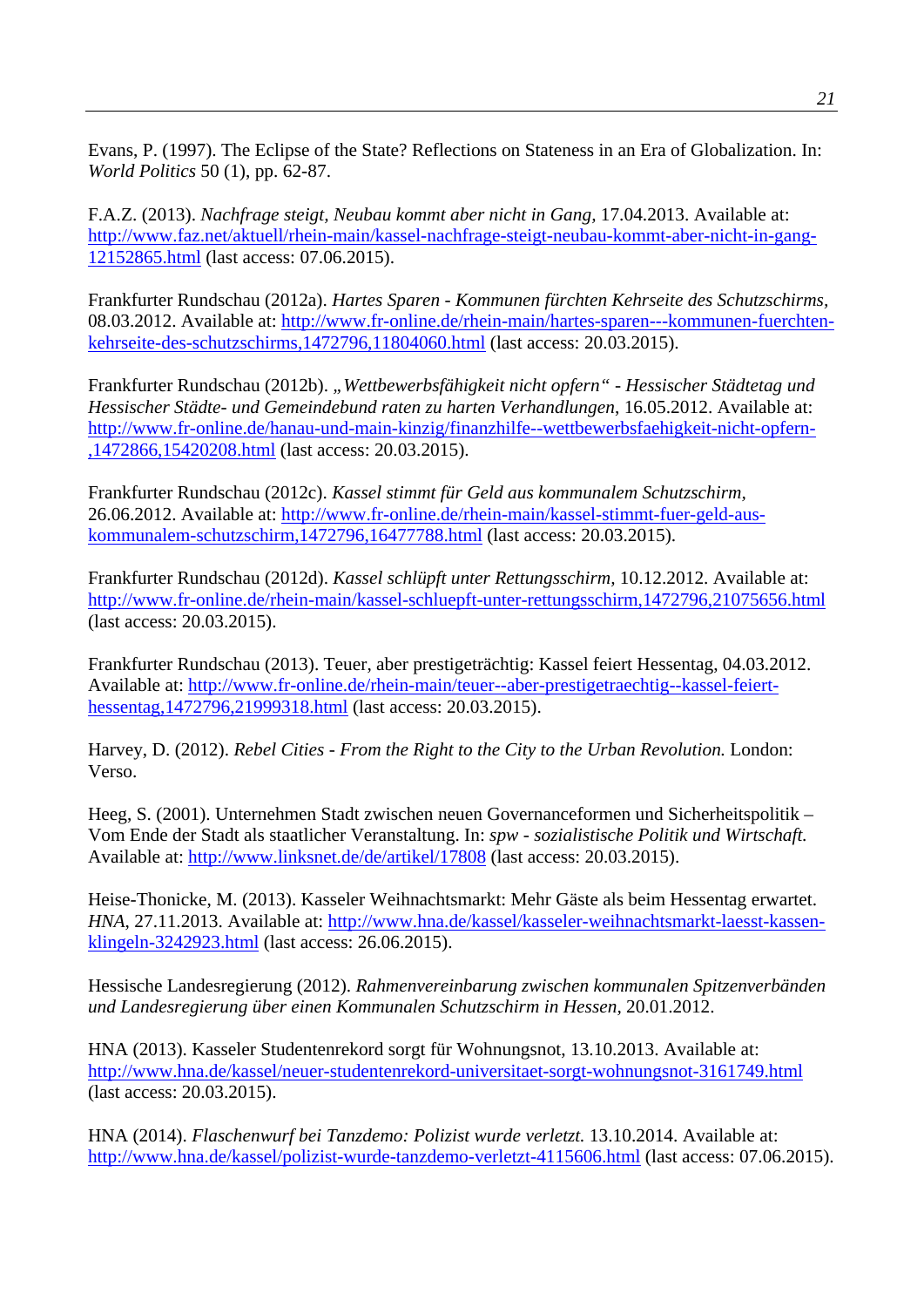Holm, A. (2013). *Wir bleiben Alle! Gentrifizierung – Städtische Konflikte um Aufwertung und Verdrängung.* Münster. Unrast Verlag.

Jessop, B. (2000). The State and the Contradictions of the Knowledge-Driven Economy. Originally published in: Bryson, J.R.; Daniels, P.W.; Henry, N.D. and Pollard, J. (eds) (2000). *Knowledge, Space, Economy.* London: Routledge, pp. 63-78. Available at: http://bobjessop.org/2014/01/03/thestate-and-the-contradictions-of-the-knowledge-driven-economy-2/ (last access: 20.03.2015).

Jessop, B. (2003). The Future of the State in an Era of Globalization. In: *Internationale Politik und Gesellschaft* (3), Bonn: Friedrich-Ebert-Stiftung.

Jessop, B. (2007). The Development of the Strategic-Relational Approach. In: Jessop, B. (Ed.) *State Power.* Cambridge: Polity.

Jessop, B. (2014). Globalization and the National State. Originally published in: Aaronowitz, S. and Bratsis, P. (eds) (2002) Globalization and the national state. In: *Paradigm Lost: State Theory Reconsidered*, Minneapolis: University of Minnesota Press, pp. 185-220.

Jordan, A. and Liefferink, D. (2003). *The Europeanization of National Environmental Policy: A comparative analysis.* Paper for presentation at the European Union Studies Association 8<sup>th</sup> Biennial International Conference, Nashville, 27.-29.03.2003.

Kannankulam, J. and Georgi, F. (2012). *Die Europäische Integration als materielle Verdichtung von Kräfteverhältnissen - Hegemonieprojekte im Kampf um das'Staatsprojekt Europa*. Arbeitspapier No. 30, Philipps-Universität Marburg.

Kasseler Erklärung (2013). *"Bezahlbarer Wohnraum für alle" Wohnungspolitische Forderungen für die Stadt Kassel.* Liga der Freien Wohlfahrtspflege in Kassel.

Kassel Stadtportal (2015). *Kassel: Kulturhauptstadt 2025?* 22.01.2015. Available at: http://kassel.de/kulturhauptstadt/ (last access: 20.03.2015).

Katznelson, I. (1993). *Marxism and the City*. Clarendorn Press: Oxford.

Kopiloten e.V. (2014). *Survival of the richest? Nachts tanzen für ein Recht auf Stadt.* http://www.diekopiloten.de/presse/artikel/190-survival-of-the-richest-nachts-tanzen-fuer-ein-rechtauf-stadt (last access: 07.06.2015).

Lefebvre, H. (2009). *Le droit à la ville.* Third Edition. Paris: Economica-Anthropos.

Ludwig, B. (2014a). *Bau von Wohnungen in Kassel hat sich verdoppelt*. HNA, 22.03.2014. Available at: http://www.hna.de/kassel/wohnungen-kassel-sich-verdoppelt-3429944.html (last access: 20.03.2015).

Ludwig, B. (2014b). *Armut wächst trotz guter Wirtschaftslage.* HNA, 08.12.2014. Available at: http://www.hna.de/kassel/armut-waechst-trotz-guter-wirtschaftslage-4515079.html (last access: 20.03.2015).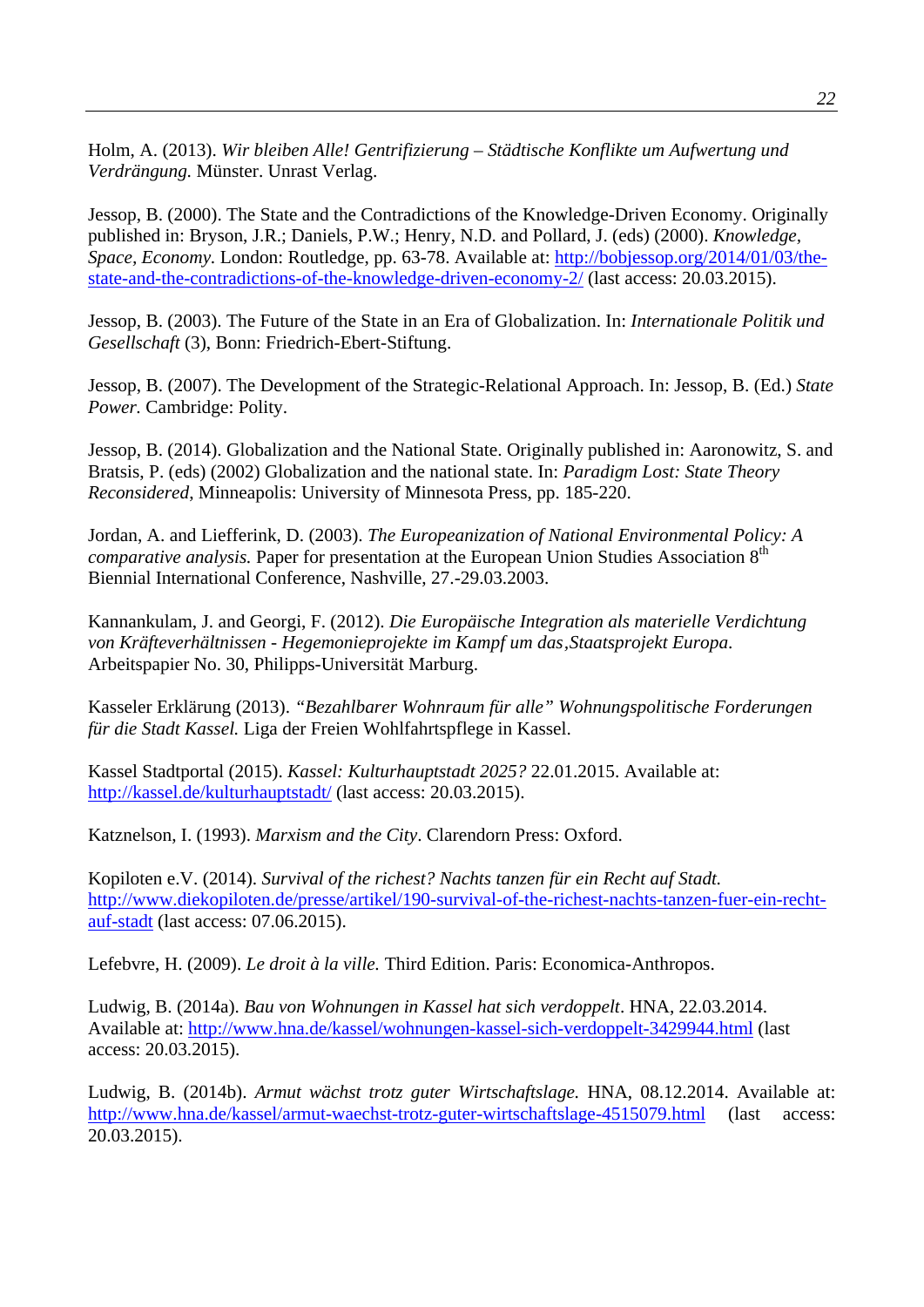Ludwig, B. (2015). *Viele große Vorhaben - Bauprojekte für über 200 Mio. werden 2015 in Kassel fertig.* HNA, 03.01.2015. Available at: http://www.hna.de/kassel/bauprojekte-ueber-mio-werdenfertig-4599187.html (last access: 20.03.2015).

Magistrat Kassel (2014). "Kassel Daten", Personal- und Organisationsamt - Fachstelle Statistik, Mai 2014.

Mayer, M. (2013). Urbane soziale Bewegungen in der neoliberalisierenden Stadt. In: *sub/urban. zeitschrift für kritische stadtforschung*, Heft 1, pp. 155-168.

Petzold, C. (2014). *Kommunale Finanzgeschäfte - Die Auswirkungen der Finanzialisierung auf die lokale Demokratie.* Frankfurt am Main: Forum Humangeographie 11.

Petzold, C. (2015). *Kommunale Verschuldung* Vortrag im Rahmen der Aktionswoche Stadt der Emanzipatorischen Linken Offenbach, 20.05.2015. Available at: https://www.mixcloud.com/Aktionswoche\_Stadt\_OF/ (last access: 07.06.2015).

Pinto, J. (2014). *Stark steigende Immobilienpreise: Betongold ist in Kassel beliebter denn je.* HNA, 26.04.2014. Available at: http://www.hna.de/kassel/steigende-immobilienpreise-betongoldbeliebter-denn-3508309.html (last access: 20.03.2015).

Poulantzas, N. (1978). *Classes in Contemporary Capitalism*. London: Verso.

Poulantzas, N. (2000). *State, Power, Socialism.* London: Verso.

Poulantzas, N. (2008). *The Poulantzas Reader – Marxism, Law and State.* Edited by Martin, J. London: Verso.

presse-service Kassel (2015). *Kassels Innenstadt punktet bei Freizeitangebot und Erreichbarkeit,* 27.01.2015. Available at: http://www.presse-service.de/meldung.cfm?Meldung\_ID=899127

Recht auf Stadt Kassel (2014). *Tanzen für ein Recht auf Stadt – Aufruf zur Nachttanzdemo.* Available at: https://raskassel.wordpress.com/aufruf-zur-nachttanzdemo-10-10-2014/ (last access: 20.03.2015).

Robinson, W.I. (2001). Social theory and globalization – The Rise of a transnational state. In: *Theory and Society* 30 (2), pp. 157-200.

Rudolph, K. (2014). Dringend Wohnraum für Studenten gesucht. *Kassel-Live*, 04.09.2014. Available at: http://www.kassel-live.de/2014/09/04/dringend-wohnraum-fuer-studenten-gesucht/ (last access: 26.06.2015).

Schipper, S. (2013). Von der unternehmerischen Stadt zu Recht auf Stadt. In: *emanzipation* 2 (3), pp. 21-34. Available at: http://www.emanzipation.org/?q=ema\_3-2 (last access: 20.03.2015).

Schwarz, A. (2012a). Gegner von Kassels Beitritt zum Finanz-Schutzschirm demonstrieren am 10. Dezember - Bündnis: Gewerbesteuer muss rauf. In: HNA, 26.11.2012. Available at: http://www.hna.de/kassel/buendnis-gewerbesteuer-muss-rauf-2639254.html (last access: 20.03.2015).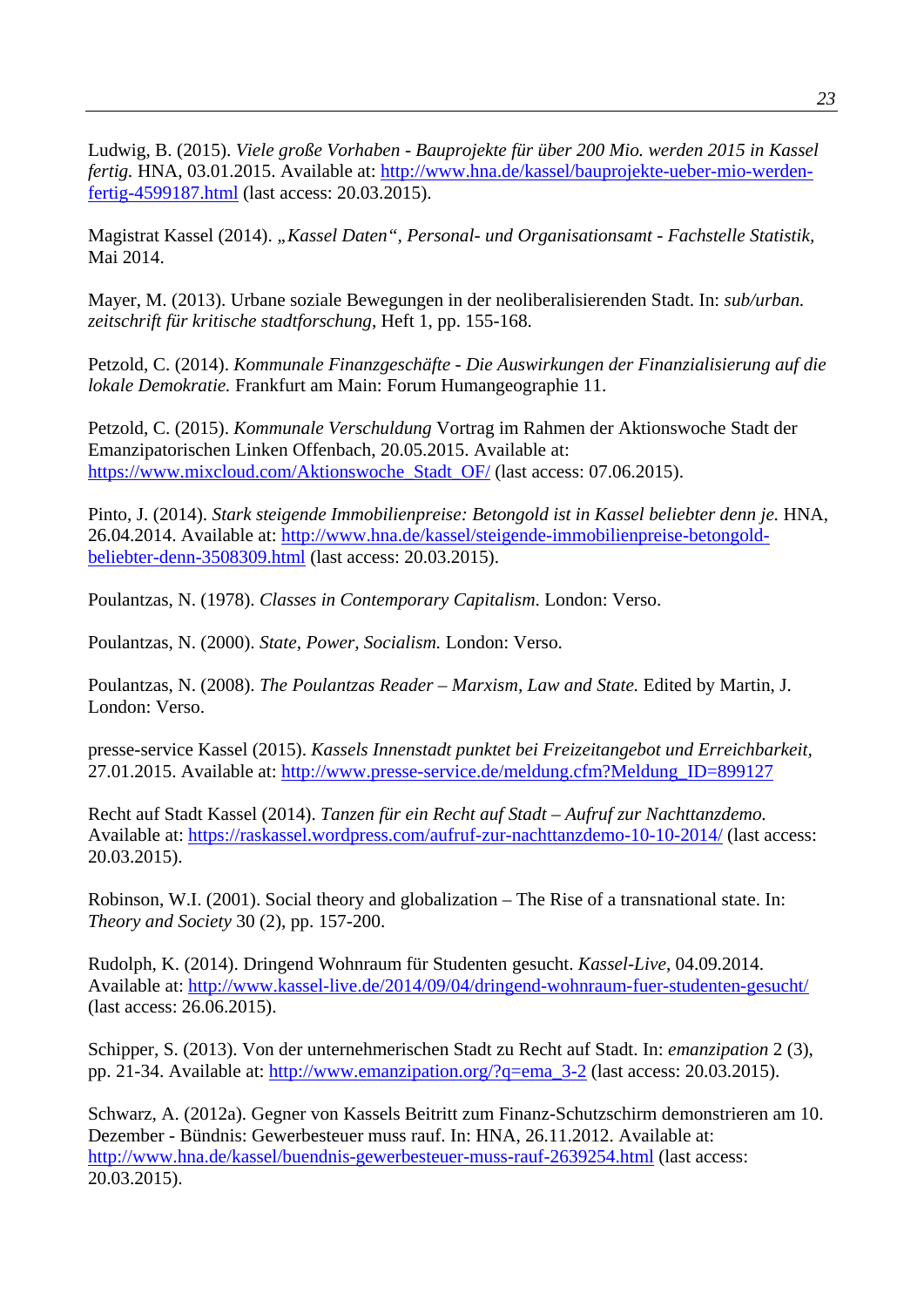Schwarz, A. (2012b). *Protest gegen Sparpaket - Abstimmung zum Schutzschirm-Beitritt von Demonstration begleitet.* In: HNA, 11.12.2012. Available at: http://www.hna.de/kassel/protestgegen-sparpaket-2661069.html (last access: 20.03.2015).

Science Park Kassel (n.d.). *Der Science Park Kassel.* Available at: http://www.scienceparkkassel.de (last access: 20.03.2015).

SPD Kassel (2014). *Land Hessen muss handeln beim Wohnraum für Studierende*. 09.10.2014. Available at: http://www.spd-fraktion-kassel.de/2014/10/09/land-hessen-muss-handeln-beimwohnraum-fuer-studierende/ (last access: 26.06.2015).

SPIEGELonline (2010). Großer Städte-Vergleich: Hamburger haben das meiste Geld zur Verfügung. 13.04.2010. Available at: http://www.spiegel.de/wirtschaft/grosser-staedte-vergleichhamburger-haben-das-meiste-geld-zur-verfuegung-a-688834.html (last access: 26.06.2015).

SPIEGELonline (2013). I*nvestitionsstau von 100 Milliarden Euro: Kommunen sparen sich kaputt.* 04.01.2013. Available at: http://www.spiegel.de/wirtschaft/soziales/kommunen-ohne-neueschulden-und-ohne-investitionen-a-875742.html (last access: 01.06.2015).

Stadt Kassel (2013a). *1,83 Millionen Besucher beim Hessentag in Kassel*, 27.06.2013. Available at: http://www.stadt-kassel.de//aktuelles/meldungen/19410/index.html (last access: 20.03.2015).

Stadt Kassel (2013b). *Grünes Licht für Fraunhofer-Institut,* 15.10.2013. Available at: http://www.stadt-kassel.de//aktuelles/meldungen/infos/19363/index.html (last access: 20.03.2015).

Stadt Kassel (2014). *Grunderwerb für neues Gewerbegebiet Langes Feld in Kassel abgeschlossen,*  11.09.2014. Available at: http://www.stadt-kassel.de//aktuelles/meldungen/20838/index.html (last access: 20.03.2015).

Stadt Kassel (2015). *Erneuter Bevölkerungszuwachs in Kassel,* 23.02.2015. Available at: http://www.stadt-kassel.de//aktuelles/meldungen/21382/index.html (last access: 20.03.2015).

Tulke, J. (2014). *Aesthetics of Crisis. Street Art, Austerity Urbanism and the Right to the City.*  Available at:

https://www.academia.edu/7746246/Aesthetics\_of\_Crisis.\_Street\_Art\_Austerity\_Urbanism\_and\_th e\_Right\_to\_the\_City (last access: 20.03.2015).

UN (2014). World's population increasingly urban with more than half living in urban areas. 10.07.2014. New York: United Nations. Available at: http://www.un.org/en/development/desa/news/population/world-urbanization-prospects-2014.html (last access: 23.06.2015).

Vogelpohl, A. (2012). Die "unternehmerische Stadt" und das "Recht auf Stadt". In: *DISS-Journal* 24. Available at: http://www.diss-duisburg.de/2012/11/die-unternehmerische-stadt-und-das-rechtauf-stadt/ (last access: 20.03.2015).

Wiegand, F. (2013). David Harveys urbane Politische Ökonomie. In: *emanzipation* 2 (3), pp. 35-56. Available at: http://www.emanzipation.org/?q=ema\_3-2 (last access: 20.03.2015).